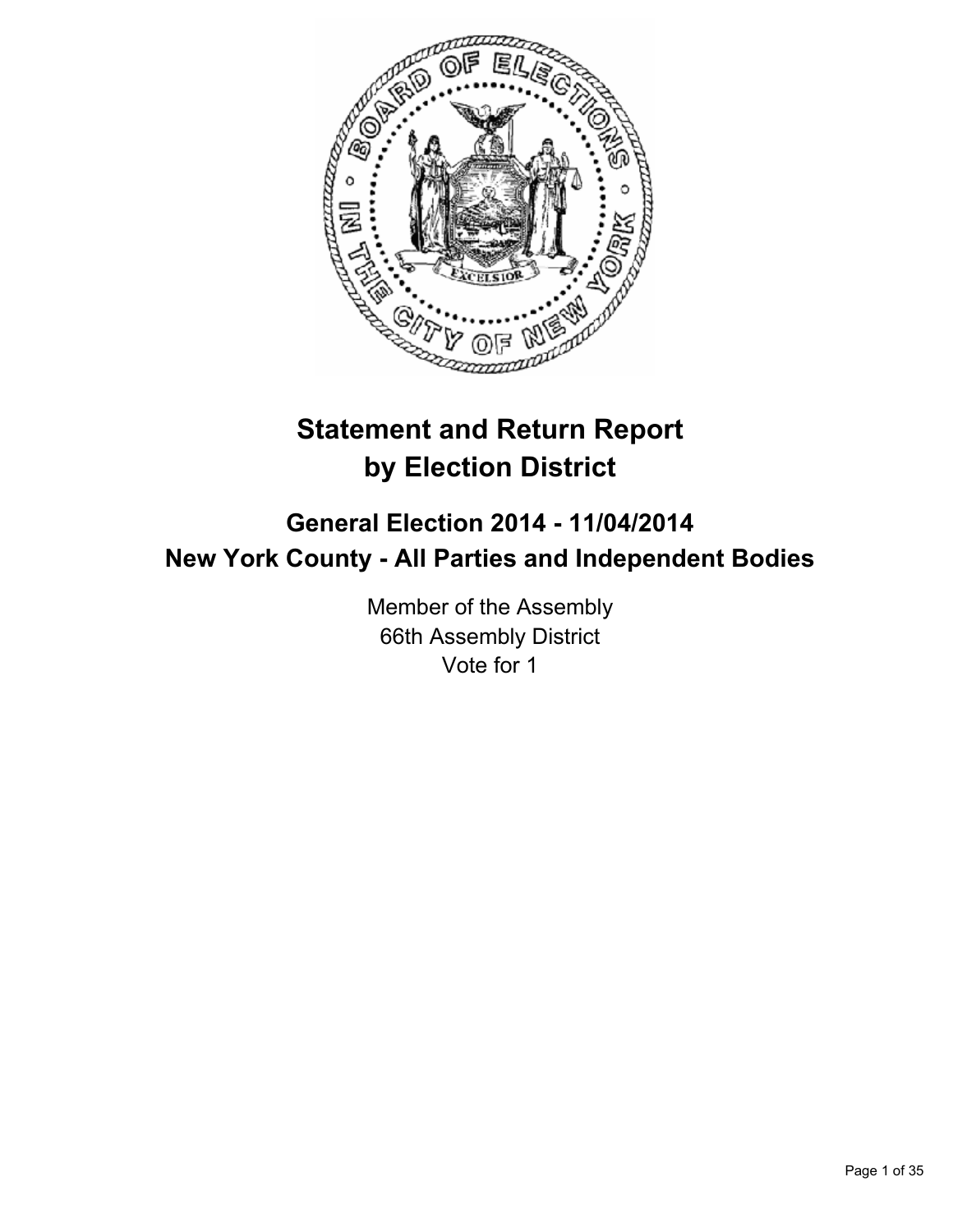

| PUBLIC COUNTER                                           | 180            |
|----------------------------------------------------------|----------------|
| <b>EMERGENCY</b>                                         | 0              |
| ABSENTEE/MILITARY                                        | 4              |
| <b>FEDERAL</b>                                           | $\overline{2}$ |
| <b>AFFIDAVIT</b>                                         | 4              |
| <b>Total Ballots</b>                                     | 190            |
| Less - Inapplicable Federal/Special Presidential Ballots | (2)            |
| <b>Total Applicable Ballots</b>                          | 188            |
| DEBORAH J. GLICK (DEMOCRATIC)                            | 121            |
| NEKESHIA WOODS (REPUBLICAN)                              | 53             |
| ALEXANDER R. MEADOWS (PROGRESSIVE)                       | 5              |
| <b>Total Votes</b>                                       | 179            |
| Unrecorded                                               | 9              |

#### **002/66**

| <b>PUBLIC COUNTER</b>                                    | 209 |
|----------------------------------------------------------|-----|
| <b>EMERGENCY</b>                                         | 0   |
| ABSENTEE/MILITARY                                        | 65  |
| <b>FEDERAL</b>                                           | 1   |
| <b>AFFIDAVIT</b>                                         | 1   |
| <b>Total Ballots</b>                                     | 276 |
| Less - Inapplicable Federal/Special Presidential Ballots | (1) |
| <b>Total Applicable Ballots</b>                          | 275 |
| DEBORAH J. GLICK (DEMOCRATIC)                            | 197 |
| NEKESHIA WOODS (REPUBLICAN)                              | 48  |
| ALEXANDER R. MEADOWS (PROGRESSIVE)                       | 5   |
| HILLARY CLINTON (WRITE-IN)                               | 1   |
| UNATTRIBUTABLE WRITE-IN (WRITE-IN)                       | 1   |
| <b>Total Votes</b>                                       | 252 |
| Unrecorded                                               | 23  |

| <b>PUBLIC COUNTER</b>                                    | 271 |
|----------------------------------------------------------|-----|
| <b>EMERGENCY</b>                                         | 0   |
| ABSENTEE/MILITARY                                        |     |
| <b>FEDERAL</b>                                           | 3   |
| AFFIDAVIT                                                | 7   |
| <b>Total Ballots</b>                                     | 282 |
| Less - Inapplicable Federal/Special Presidential Ballots | (3) |
| <b>Total Applicable Ballots</b>                          | 279 |
| DEBORAH J. GLICK (DEMOCRATIC)                            | 197 |
| NEKESHIA WOODS (REPUBLICAN)                              | 58  |
| ALEXANDER R. MEADOWS (PROGRESSIVE)                       | 13  |
| <b>Total Votes</b>                                       | 268 |
| Unrecorded                                               | 11  |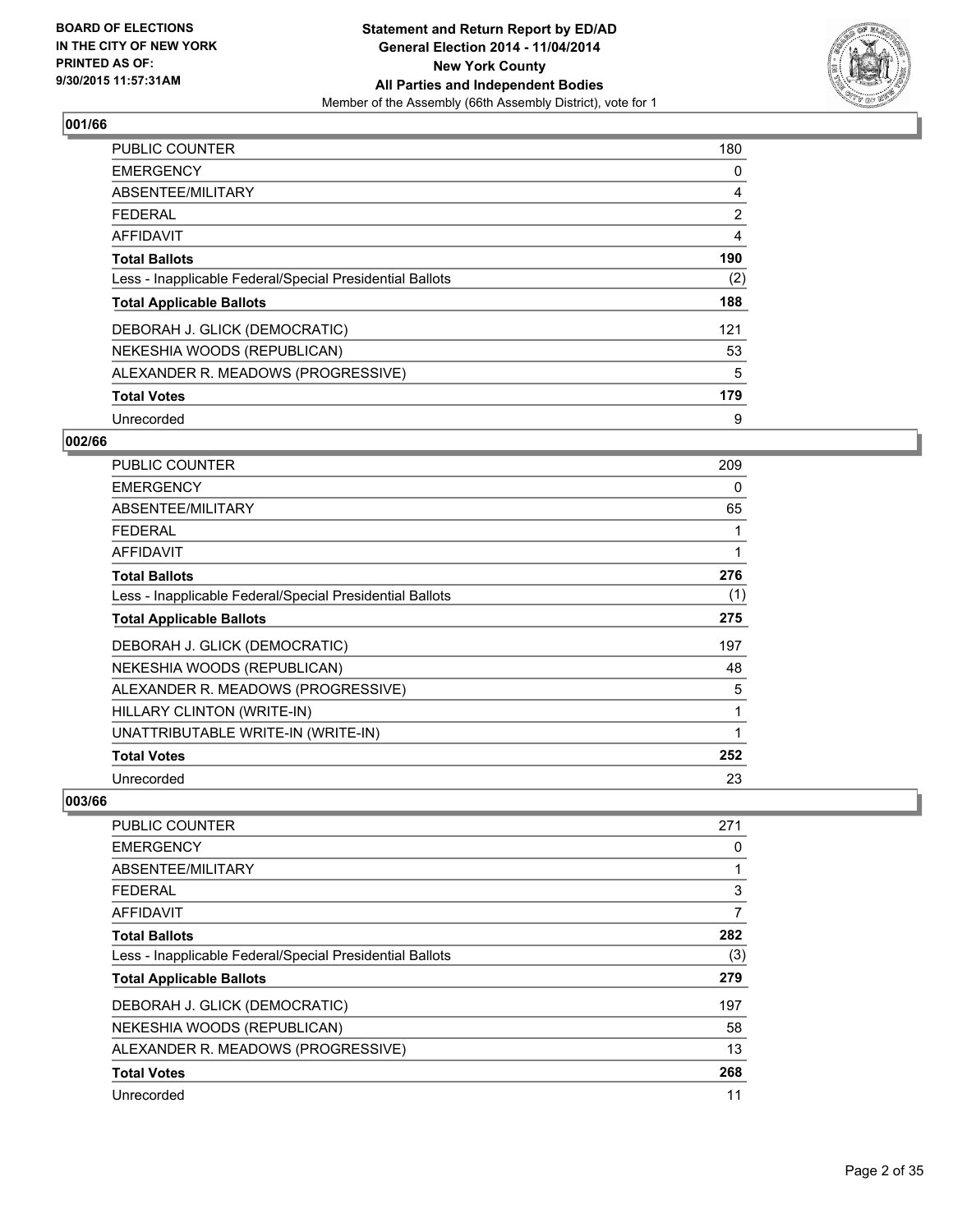

| PUBLIC COUNTER                                           | 175 |
|----------------------------------------------------------|-----|
| <b>EMERGENCY</b>                                         | 0   |
| ABSENTEE/MILITARY                                        | 3   |
| <b>FEDERAL</b>                                           |     |
| <b>AFFIDAVIT</b>                                         | 2   |
| <b>Total Ballots</b>                                     | 181 |
| Less - Inapplicable Federal/Special Presidential Ballots | (1) |
| <b>Total Applicable Ballots</b>                          | 180 |
| DEBORAH J. GLICK (DEMOCRATIC)                            | 129 |
| NEKESHIA WOODS (REPUBLICAN)                              | 43  |
| ALEXANDER R. MEADOWS (PROGRESSIVE)                       | 3   |
| <b>Total Votes</b>                                       | 175 |
| Unrecorded                                               | 5   |

#### **005/66**

| PUBLIC COUNTER                                           | 159 |
|----------------------------------------------------------|-----|
| <b>EMERGENCY</b>                                         | 0   |
| ABSENTEE/MILITARY                                        | 0   |
| <b>FEDERAL</b>                                           | 4   |
| <b>AFFIDAVIT</b>                                         | 2   |
| <b>Total Ballots</b>                                     | 165 |
| Less - Inapplicable Federal/Special Presidential Ballots | (4) |
| <b>Total Applicable Ballots</b>                          | 161 |
| DEBORAH J. GLICK (DEMOCRATIC)                            | 99  |
| NEKESHIA WOODS (REPUBLICAN)                              | 40  |
| ALEXANDER R. MEADOWS (PROGRESSIVE)                       | 6   |
| <b>Total Votes</b>                                       | 145 |
| Unrecorded                                               | 16  |

| PUBLIC COUNTER                                           | 347 |
|----------------------------------------------------------|-----|
| <b>EMERGENCY</b>                                         | 0   |
| ABSENTEE/MILITARY                                        | 6   |
| <b>FEDERAL</b>                                           | 6   |
| AFFIDAVIT                                                | 4   |
| <b>Total Ballots</b>                                     | 363 |
| Less - Inapplicable Federal/Special Presidential Ballots | (6) |
| <b>Total Applicable Ballots</b>                          | 357 |
| DEBORAH J. GLICK (DEMOCRATIC)                            | 258 |
| NEKESHIA WOODS (REPUBLICAN)                              | 73  |
| ALEXANDER R. MEADOWS (PROGRESSIVE)                       | 10  |
| <b>Total Votes</b>                                       | 341 |
| Unrecorded                                               | 16  |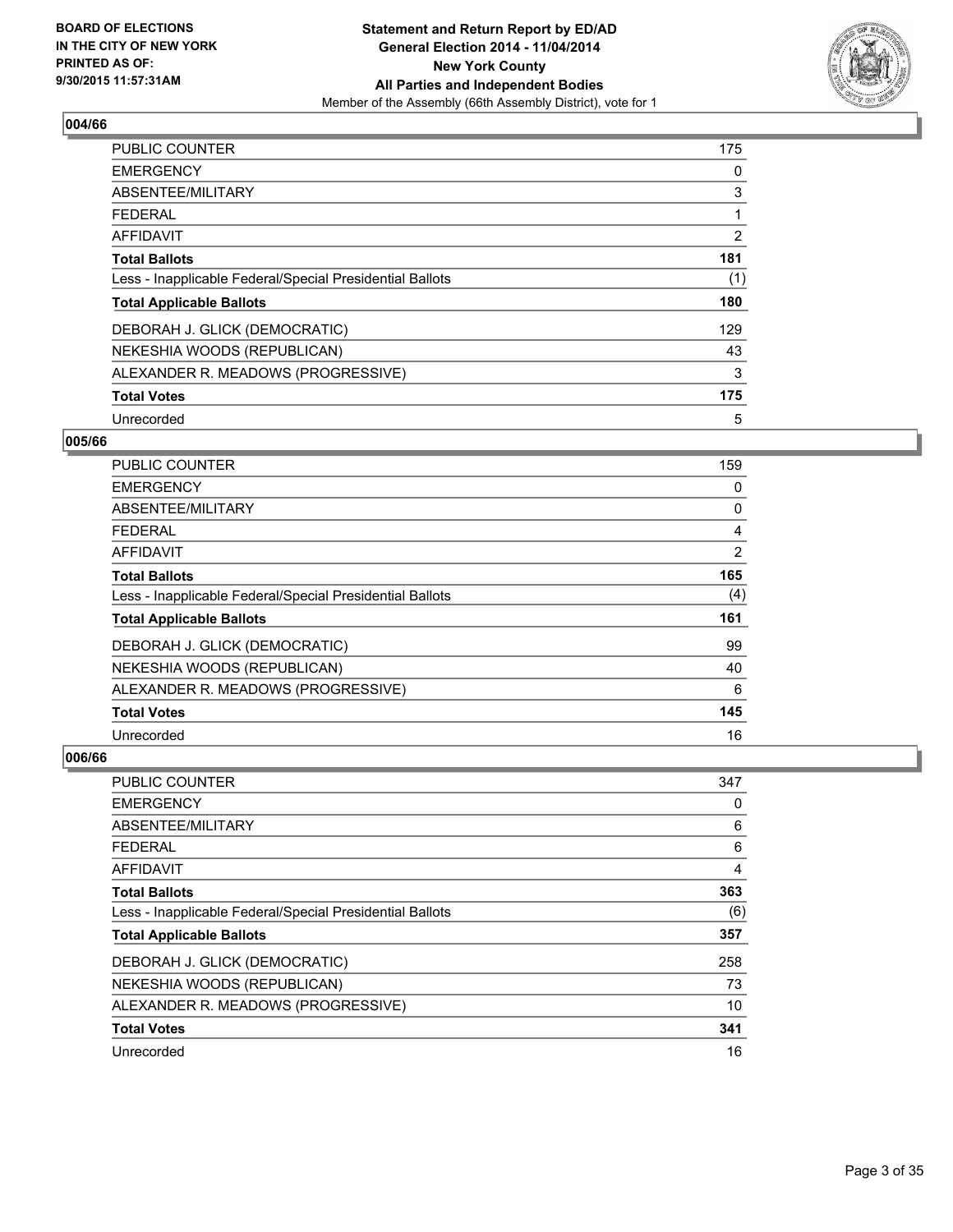

| <b>PUBLIC COUNTER</b>                                    | 181 |
|----------------------------------------------------------|-----|
| <b>EMERGENCY</b>                                         | 0   |
| ABSENTEE/MILITARY                                        | 4   |
| <b>FEDERAL</b>                                           | 3   |
| AFFIDAVIT                                                | 9   |
| <b>Total Ballots</b>                                     | 197 |
| Less - Inapplicable Federal/Special Presidential Ballots | (3) |
| <b>Total Applicable Ballots</b>                          | 194 |
| DEBORAH J. GLICK (DEMOCRATIC)                            | 132 |
| NEKESHIA WOODS (REPUBLICAN)                              | 46  |
| ALEXANDER R. MEADOWS (PROGRESSIVE)                       | 8   |
| PIERCE HARVEY (WRITE-IN)                                 | 1   |
| <b>Total Votes</b>                                       | 187 |
| Unrecorded                                               | 7   |

## **008/66**

| <b>PUBLIC COUNTER</b>                                    | 368 |
|----------------------------------------------------------|-----|
| <b>EMERGENCY</b>                                         | 0   |
| ABSENTEE/MILITARY                                        | 11  |
| <b>FEDERAL</b>                                           | 8   |
| AFFIDAVIT                                                | 5   |
| <b>Total Ballots</b>                                     | 392 |
| Less - Inapplicable Federal/Special Presidential Ballots | (8) |
| <b>Total Applicable Ballots</b>                          | 384 |
| DEBORAH J. GLICK (DEMOCRATIC)                            | 284 |
| NEKESHIA WOODS (REPUBLICAN)                              | 51  |
| ALEXANDER R. MEADOWS (PROGRESSIVE)                       | 13  |
| <b>Total Votes</b>                                       | 348 |
| Unrecorded                                               | 36  |

| <b>PUBLIC COUNTER</b>                                    | 292            |
|----------------------------------------------------------|----------------|
| <b>EMERGENCY</b>                                         | 0              |
| ABSENTEE/MILITARY                                        | 4              |
| <b>FEDERAL</b>                                           | $\overline{7}$ |
| AFFIDAVIT                                                | 3              |
| <b>Total Ballots</b>                                     | 306            |
| Less - Inapplicable Federal/Special Presidential Ballots | (7)            |
| <b>Total Applicable Ballots</b>                          | 299            |
| DEBORAH J. GLICK (DEMOCRATIC)                            | 214            |
| NEKESHIA WOODS (REPUBLICAN)                              | 54             |
| ALEXANDER R. MEADOWS (PROGRESSIVE)                       | 18             |
| <b>Total Votes</b>                                       | 286            |
| Unrecorded                                               | 13             |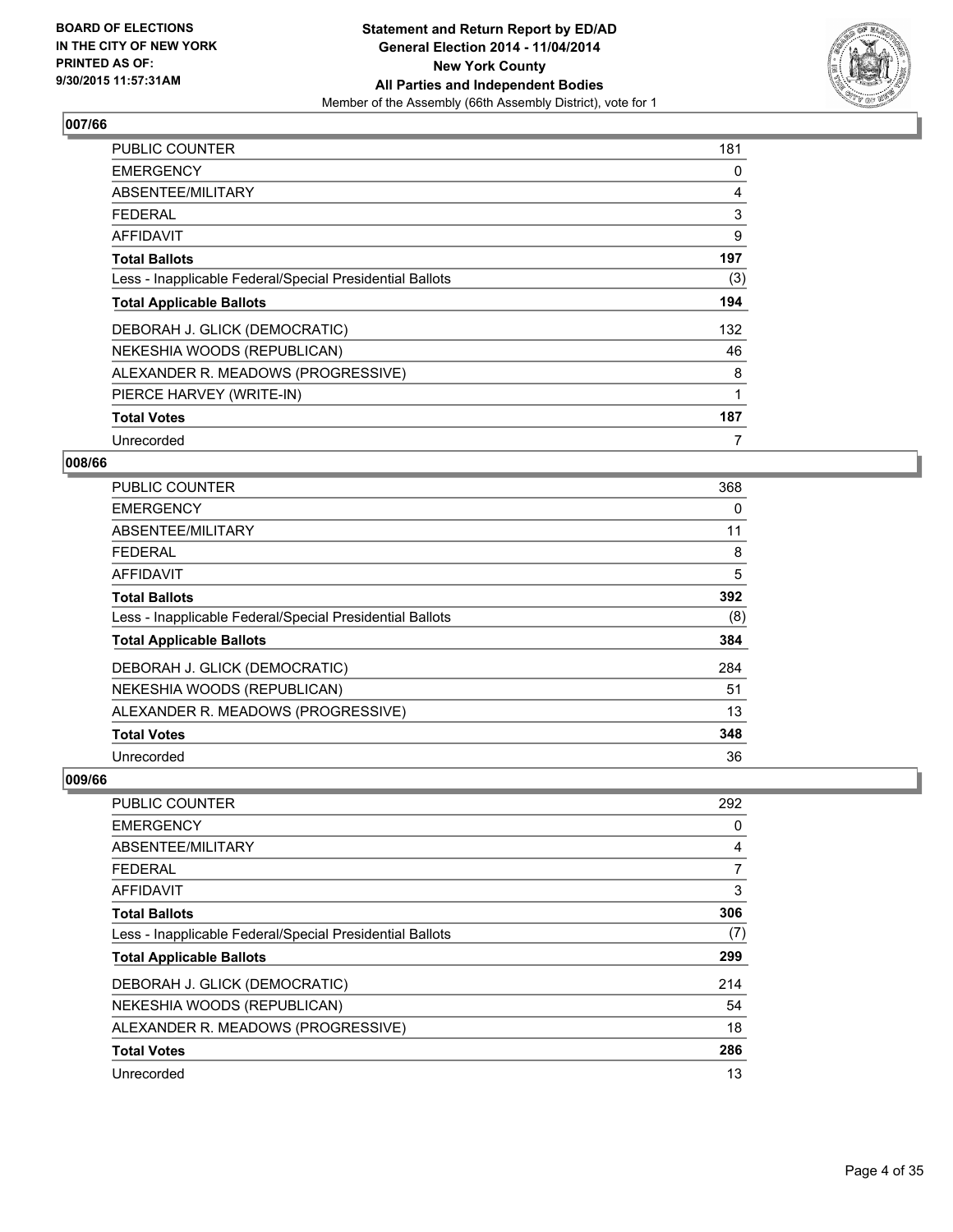

| PUBLIC COUNTER                                           | 269            |
|----------------------------------------------------------|----------------|
| <b>EMERGENCY</b>                                         | 0              |
| ABSENTEE/MILITARY                                        | 7              |
| <b>FEDERAL</b>                                           | 13             |
| <b>AFFIDAVIT</b>                                         | $\overline{7}$ |
| <b>Total Ballots</b>                                     | 296            |
| Less - Inapplicable Federal/Special Presidential Ballots | (13)           |
| <b>Total Applicable Ballots</b>                          | 283            |
| DEBORAH J. GLICK (DEMOCRATIC)                            | 208            |
| NEKESHIA WOODS (REPUBLICAN)                              | 29             |
| ALEXANDER R. MEADOWS (PROGRESSIVE)                       | 16             |
| <b>Total Votes</b>                                       | 253            |
| Unrecorded                                               | 30             |

## **011/66**

| <b>PUBLIC COUNTER</b>                                    | 302 |
|----------------------------------------------------------|-----|
| <b>EMERGENCY</b>                                         | 0   |
| ABSENTEE/MILITARY                                        | 11  |
| FFDFRAI                                                  |     |
| AFFIDAVIT                                                | 7   |
| <b>Total Ballots</b>                                     | 321 |
| Less - Inapplicable Federal/Special Presidential Ballots | (1) |
| <b>Total Applicable Ballots</b>                          | 320 |
| DEBORAH J. GLICK (DEMOCRATIC)                            | 252 |
| NEKESHIA WOODS (REPUBLICAN)                              | 22  |
| ALEXANDER R. MEADOWS (PROGRESSIVE)                       | 14  |
| <b>Total Votes</b>                                       | 288 |
| Unrecorded                                               | 32  |

| PUBLIC COUNTER                                           | 250 |
|----------------------------------------------------------|-----|
| <b>EMERGENCY</b>                                         | 0   |
| ABSENTEE/MILITARY                                        | 2   |
| <b>FEDERAL</b>                                           | 4   |
| <b>AFFIDAVIT</b>                                         | 6   |
| <b>Total Ballots</b>                                     | 262 |
| Less - Inapplicable Federal/Special Presidential Ballots | (4) |
| <b>Total Applicable Ballots</b>                          | 258 |
| DEBORAH J. GLICK (DEMOCRATIC)                            | 171 |
| NEKESHIA WOODS (REPUBLICAN)                              | 65  |
| ALEXANDER R. MEADOWS (PROGRESSIVE)                       | 6   |
| <b>Total Votes</b>                                       | 242 |
| Unrecorded                                               | 16  |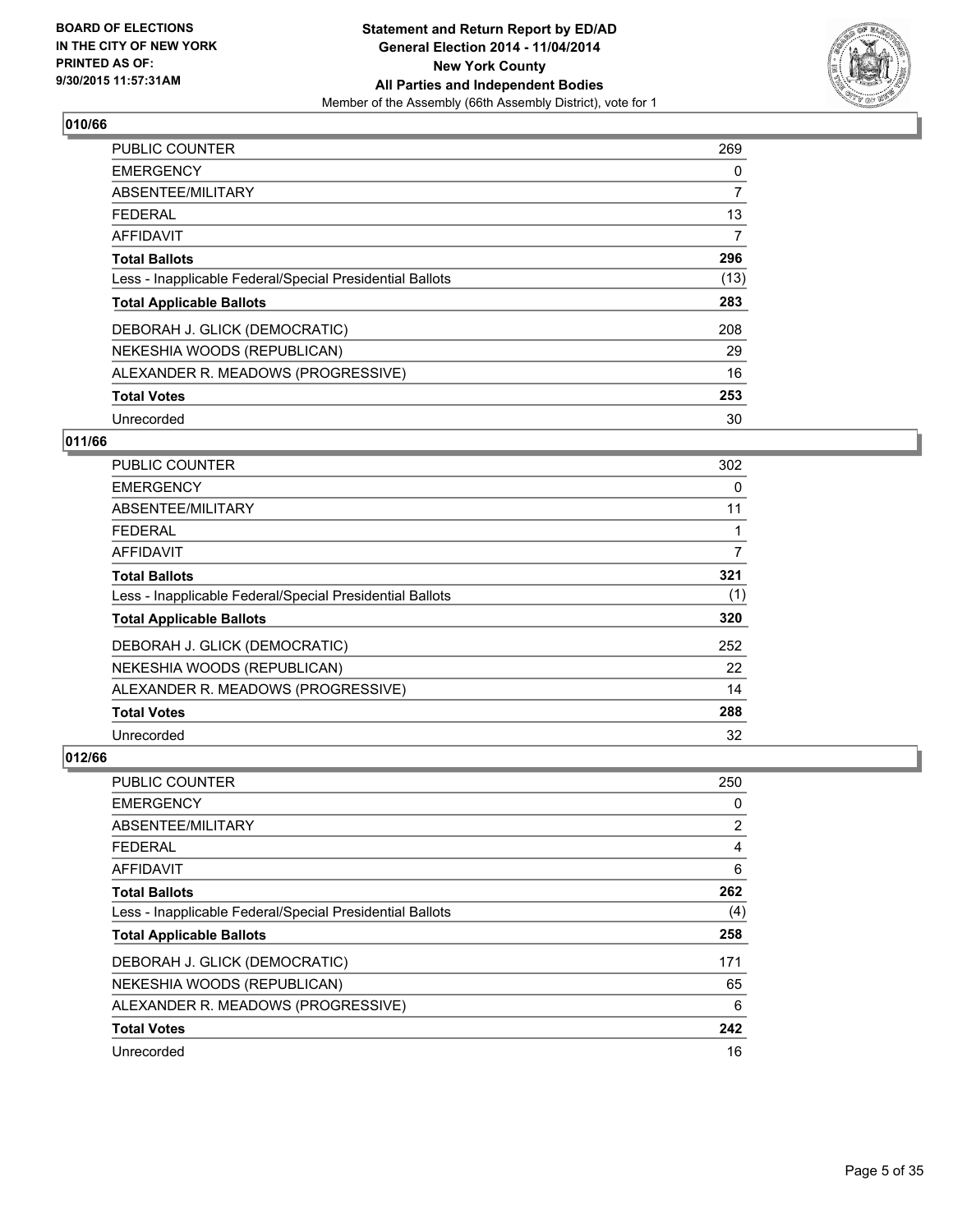

| <b>PUBLIC COUNTER</b>                                    | 106              |
|----------------------------------------------------------|------------------|
| <b>EMERGENCY</b>                                         | 0                |
| ABSENTEE/MILITARY                                        | $\overline{2}$   |
| <b>FEDERAL</b>                                           | 3                |
| AFFIDAVIT                                                |                  |
| <b>Total Ballots</b>                                     | 112              |
| Less - Inapplicable Federal/Special Presidential Ballots | (3)              |
| <b>Total Applicable Ballots</b>                          | 109              |
| DEBORAH J. GLICK (DEMOCRATIC)                            | 82               |
| NEKESHIA WOODS (REPUBLICAN)                              | 13               |
| ALEXANDER R. MEADOWS (PROGRESSIVE)                       | 7                |
| <b>Total Votes</b>                                       | 102 <sub>2</sub> |
| Unrecorded                                               | 7                |

## **014/66**

| <b>PUBLIC COUNTER</b>                                    | 121            |
|----------------------------------------------------------|----------------|
| <b>EMERGENCY</b>                                         | 0              |
| ABSENTEE/MILITARY                                        | $\overline{2}$ |
| <b>FEDERAL</b>                                           | 3              |
| AFFIDAVIT                                                | $\overline{2}$ |
| <b>Total Ballots</b>                                     | 128            |
| Less - Inapplicable Federal/Special Presidential Ballots | (3)            |
| <b>Total Applicable Ballots</b>                          | 125            |
| DEBORAH J. GLICK (DEMOCRATIC)                            | 107            |
| NEKESHIA WOODS (REPUBLICAN)                              | 9              |
| ALEXANDER R. MEADOWS (PROGRESSIVE)                       | 3              |
| <b>Total Votes</b>                                       | 119            |
| Unrecorded                                               | 6              |

| <b>PUBLIC COUNTER</b>                                    | 127 |
|----------------------------------------------------------|-----|
| <b>EMERGENCY</b>                                         | 0   |
| ABSENTEE/MILITARY                                        | 2   |
| <b>FEDERAL</b>                                           | 4   |
| <b>AFFIDAVIT</b>                                         |     |
| <b>Total Ballots</b>                                     | 134 |
| Less - Inapplicable Federal/Special Presidential Ballots | (4) |
| <b>Total Applicable Ballots</b>                          | 130 |
| DEBORAH J. GLICK (DEMOCRATIC)                            | 104 |
| NEKESHIA WOODS (REPUBLICAN)                              | 15  |
| ALEXANDER R. MEADOWS (PROGRESSIVE)                       | 5   |
| <b>Total Votes</b>                                       | 124 |
| Unrecorded                                               | 6   |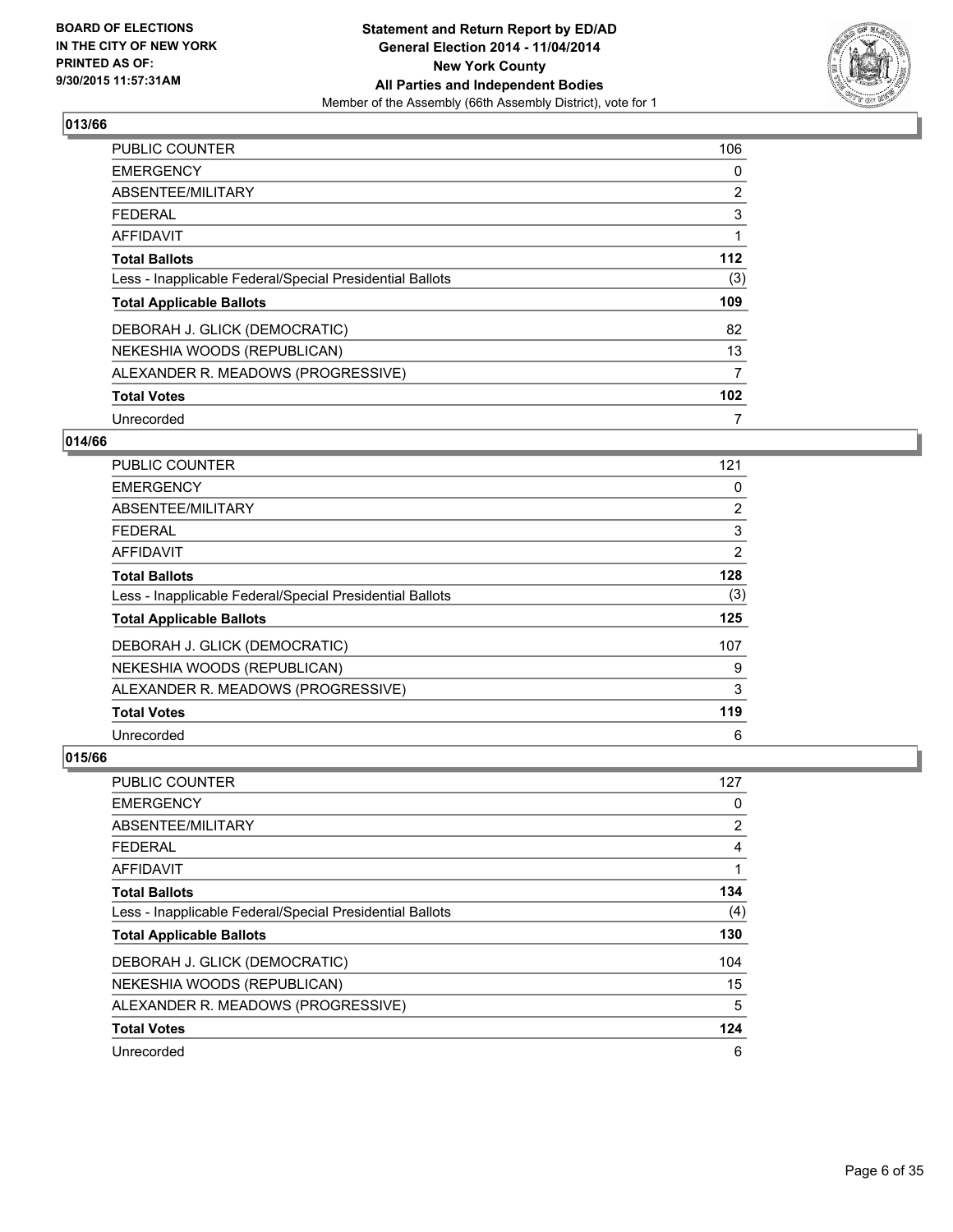

| PUBLIC COUNTER                                           | 8   |
|----------------------------------------------------------|-----|
| <b>EMERGENCY</b>                                         | 0   |
| ABSENTEE/MILITARY                                        | 0   |
| <b>FEDERAL</b>                                           |     |
| AFFIDAVIT                                                | 0   |
| <b>Total Ballots</b>                                     | 9   |
| Less - Inapplicable Federal/Special Presidential Ballots | (1) |
| <b>Total Applicable Ballots</b>                          | 8   |
| DEBORAH J. GLICK (DEMOCRATIC)                            | 8   |
| NEKESHIA WOODS (REPUBLICAN)                              | 0   |
| ALEXANDER R. MEADOWS (PROGRESSIVE)                       | 0   |
| <b>Total Votes</b>                                       | 8   |

## **017/66**

| <b>PUBLIC COUNTER</b>                                    | 4   |
|----------------------------------------------------------|-----|
| <b>EMERGENCY</b>                                         | 0   |
| ABSENTEE/MILITARY                                        | 0   |
| <b>FEDERAL</b>                                           |     |
| <b>AFFIDAVIT</b>                                         | 0   |
| <b>Total Ballots</b>                                     | 5   |
| Less - Inapplicable Federal/Special Presidential Ballots | (1) |
| <b>Total Applicable Ballots</b>                          | 4   |
| DEBORAH J. GLICK (DEMOCRATIC)                            | 4   |
| NEKESHIA WOODS (REPUBLICAN)                              | 0   |
| ALEXANDER R. MEADOWS (PROGRESSIVE)                       | 0   |
| <b>Total Votes</b>                                       | 4   |

| <b>PUBLIC COUNTER</b>                                    | 283  |
|----------------------------------------------------------|------|
| <b>EMERGENCY</b>                                         | 0    |
| ABSENTEE/MILITARY                                        | 6    |
| FEDERAL                                                  | 14   |
| AFFIDAVIT                                                | 4    |
| <b>Total Ballots</b>                                     | 307  |
| Less - Inapplicable Federal/Special Presidential Ballots | (14) |
| <b>Total Applicable Ballots</b>                          | 293  |
| DEBORAH J. GLICK (DEMOCRATIC)                            | 236  |
| NEKESHIA WOODS (REPUBLICAN)                              | 27   |
| ALEXANDER R. MEADOWS (PROGRESSIVE)                       | 11   |
| <b>Total Votes</b>                                       | 274  |
| Unrecorded                                               | 19   |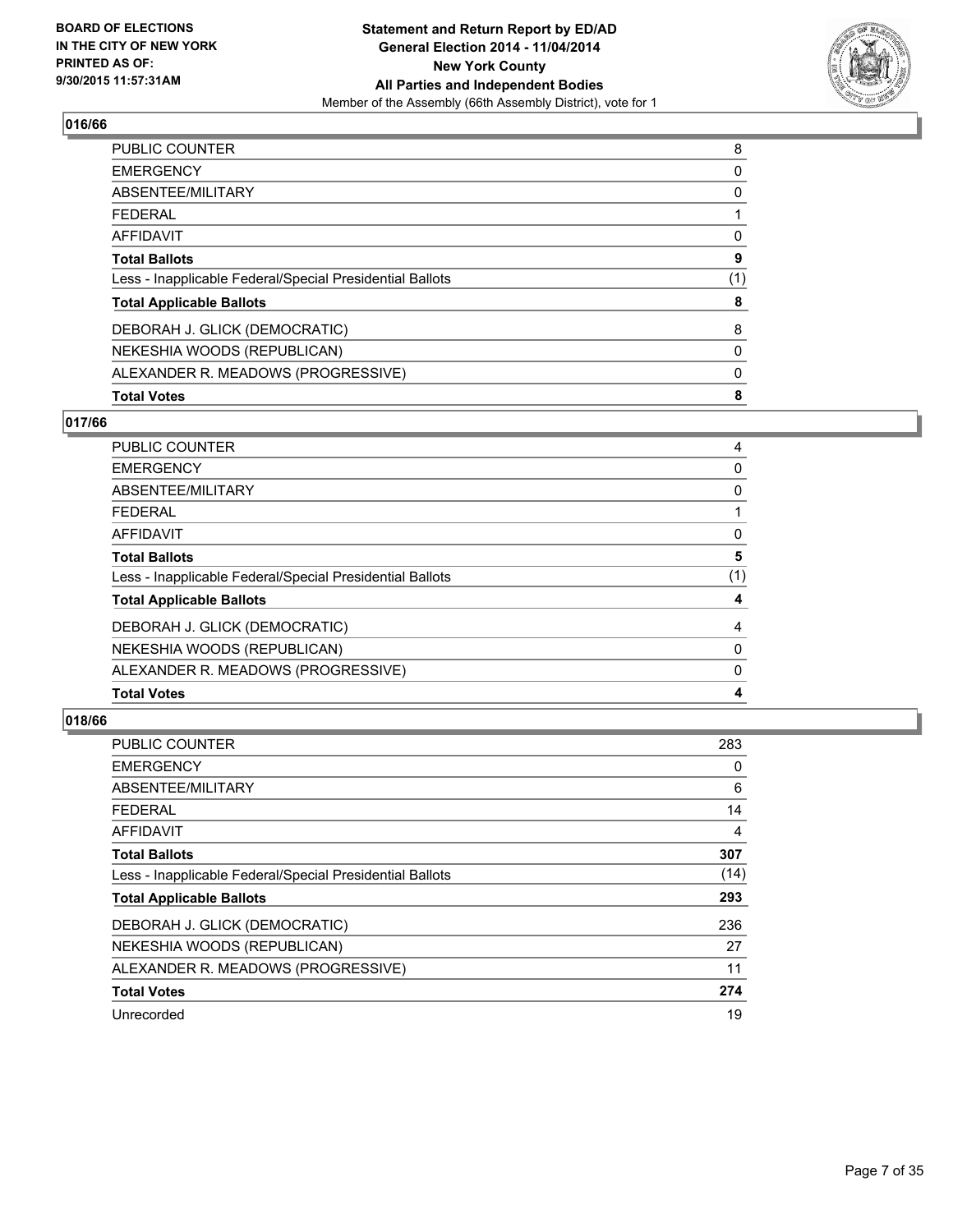

| <b>PUBLIC COUNTER</b>                                    | 249               |
|----------------------------------------------------------|-------------------|
| <b>EMERGENCY</b>                                         | 0                 |
| ABSENTEE/MILITARY                                        | 10                |
| <b>FEDERAL</b>                                           | $12 \overline{ }$ |
| AFFIDAVIT                                                | 4                 |
| <b>Total Ballots</b>                                     | 275               |
| Less - Inapplicable Federal/Special Presidential Ballots | (12)              |
| <b>Total Applicable Ballots</b>                          | 263               |
| DEBORAH J. GLICK (DEMOCRATIC)                            | 206               |
| NEKESHIA WOODS (REPUBLICAN)                              | 25                |
| ALEXANDER R. MEADOWS (PROGRESSIVE)                       | 8                 |
| MAUREEN KOETZ (WRITE-IN)                                 | 2                 |
| <b>Total Votes</b>                                       | 241               |
| Unrecorded                                               | 22                |

## **020/66**

| PUBLIC COUNTER                                           | 150 |
|----------------------------------------------------------|-----|
| <b>EMERGENCY</b>                                         | 0   |
| ABSENTEE/MILITARY                                        | 2   |
| <b>FEDERAL</b>                                           | 8   |
| AFFIDAVIT                                                | 1   |
| <b>Total Ballots</b>                                     | 161 |
| Less - Inapplicable Federal/Special Presidential Ballots | (8) |
| <b>Total Applicable Ballots</b>                          | 153 |
| DEBORAH J. GLICK (DEMOCRATIC)                            | 133 |
| NEKESHIA WOODS (REPUBLICAN)                              | 5   |
| ALEXANDER R. MEADOWS (PROGRESSIVE)                       | 3   |
| <b>Total Votes</b>                                       | 141 |
| Unrecorded                                               | 12  |

| PUBLIC COUNTER                                           | 223 |
|----------------------------------------------------------|-----|
| <b>EMERGENCY</b>                                         | 0   |
| ABSENTEE/MILITARY                                        | 6   |
| <b>FEDERAL</b>                                           | 9   |
| AFFIDAVIT                                                | 13  |
| <b>Total Ballots</b>                                     | 251 |
| Less - Inapplicable Federal/Special Presidential Ballots | (9) |
| <b>Total Applicable Ballots</b>                          | 242 |
| DEBORAH J. GLICK (DEMOCRATIC)                            | 197 |
| NEKESHIA WOODS (REPUBLICAN)                              | 23  |
| ALEXANDER R. MEADOWS (PROGRESSIVE)                       | 8   |
| <b>Total Votes</b>                                       | 228 |
| Unrecorded                                               | 14  |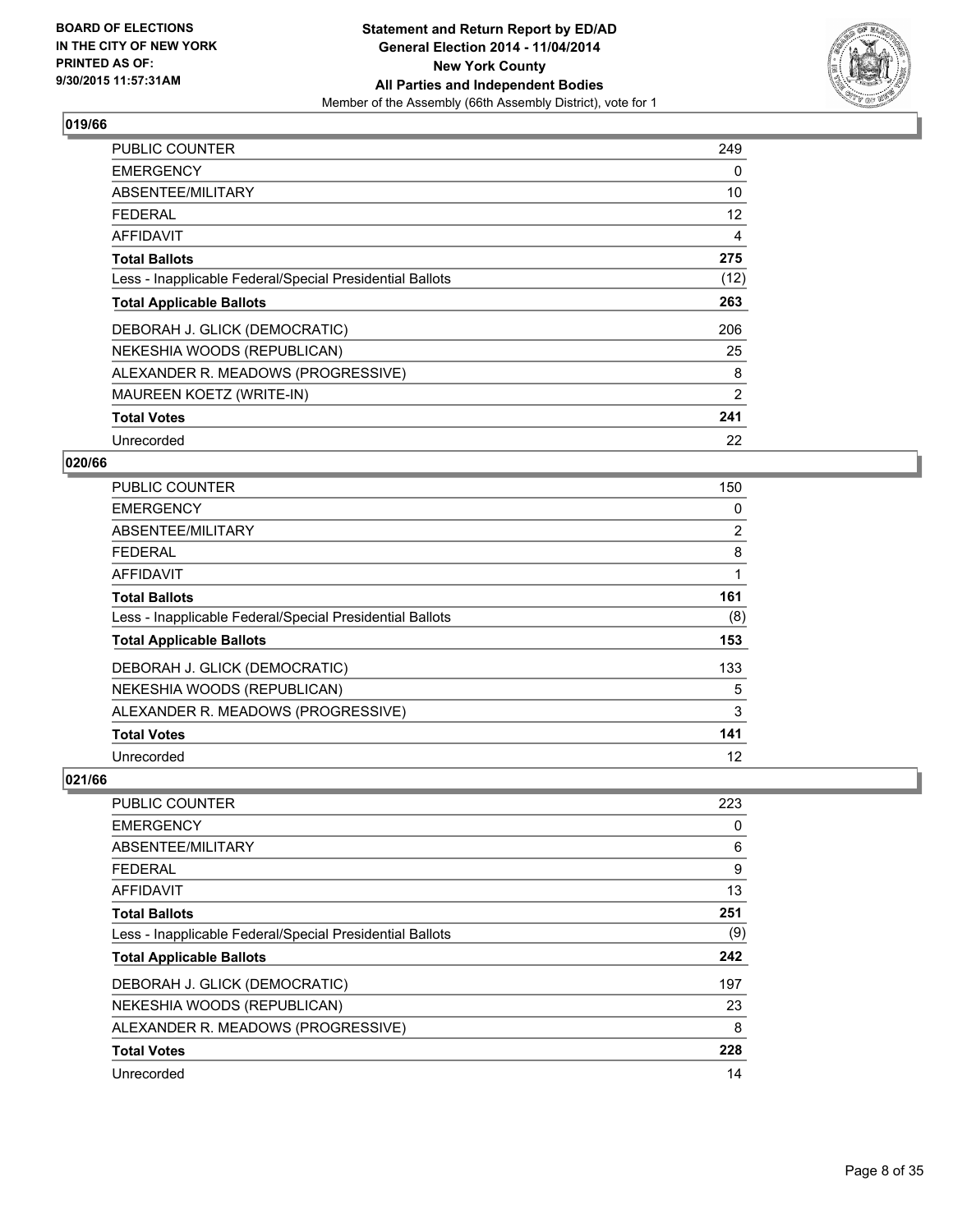

| <b>PUBLIC COUNTER</b>                                    | 422  |
|----------------------------------------------------------|------|
| <b>EMERGENCY</b>                                         | 0    |
| ABSENTEE/MILITARY                                        | 10   |
| <b>FEDERAL</b>                                           | 11   |
| AFFIDAVIT                                                | 0    |
| <b>Total Ballots</b>                                     | 443  |
| Less - Inapplicable Federal/Special Presidential Ballots | (11) |
| <b>Total Applicable Ballots</b>                          | 432  |
| DEBORAH J. GLICK (DEMOCRATIC)                            | 327  |
| NEKESHIA WOODS (REPUBLICAN)                              | 48   |
| ALEXANDER R. MEADOWS (PROGRESSIVE)                       | 25   |
| JOHN SEXTON (WRITE-IN)                                   |      |
| <b>Total Votes</b>                                       | 401  |
| Unrecorded                                               | 31   |

#### **023/66**

| PUBLIC COUNTER                                           | 230  |
|----------------------------------------------------------|------|
| <b>EMERGENCY</b>                                         | 0    |
| ABSENTEE/MILITARY                                        | 5    |
| <b>FEDERAL</b>                                           | 15   |
| AFFIDAVIT                                                | 2    |
| <b>Total Ballots</b>                                     | 252  |
| Less - Inapplicable Federal/Special Presidential Ballots | (15) |
| <b>Total Applicable Ballots</b>                          | 237  |
| DEBORAH J. GLICK (DEMOCRATIC)                            | 189  |
| NEKESHIA WOODS (REPUBLICAN)                              | 22   |
| ALEXANDER R. MEADOWS (PROGRESSIVE)                       | 15   |
| <b>Total Votes</b>                                       | 226  |
| Unrecorded                                               | 11   |

| <b>PUBLIC COUNTER</b>                                    | 163            |
|----------------------------------------------------------|----------------|
| <b>EMERGENCY</b>                                         | 0              |
| ABSENTEE/MILITARY                                        | 5              |
| <b>FEDERAL</b>                                           | 5              |
| AFFIDAVIT                                                | $\overline{2}$ |
| <b>Total Ballots</b>                                     | 175            |
| Less - Inapplicable Federal/Special Presidential Ballots | (5)            |
| <b>Total Applicable Ballots</b>                          | 170            |
| DEBORAH J. GLICK (DEMOCRATIC)                            | 139            |
| NEKESHIA WOODS (REPUBLICAN)                              | 13             |
| ALEXANDER R. MEADOWS (PROGRESSIVE)                       | 10             |
| <b>Total Votes</b>                                       | 162            |
| Unrecorded                                               | 8              |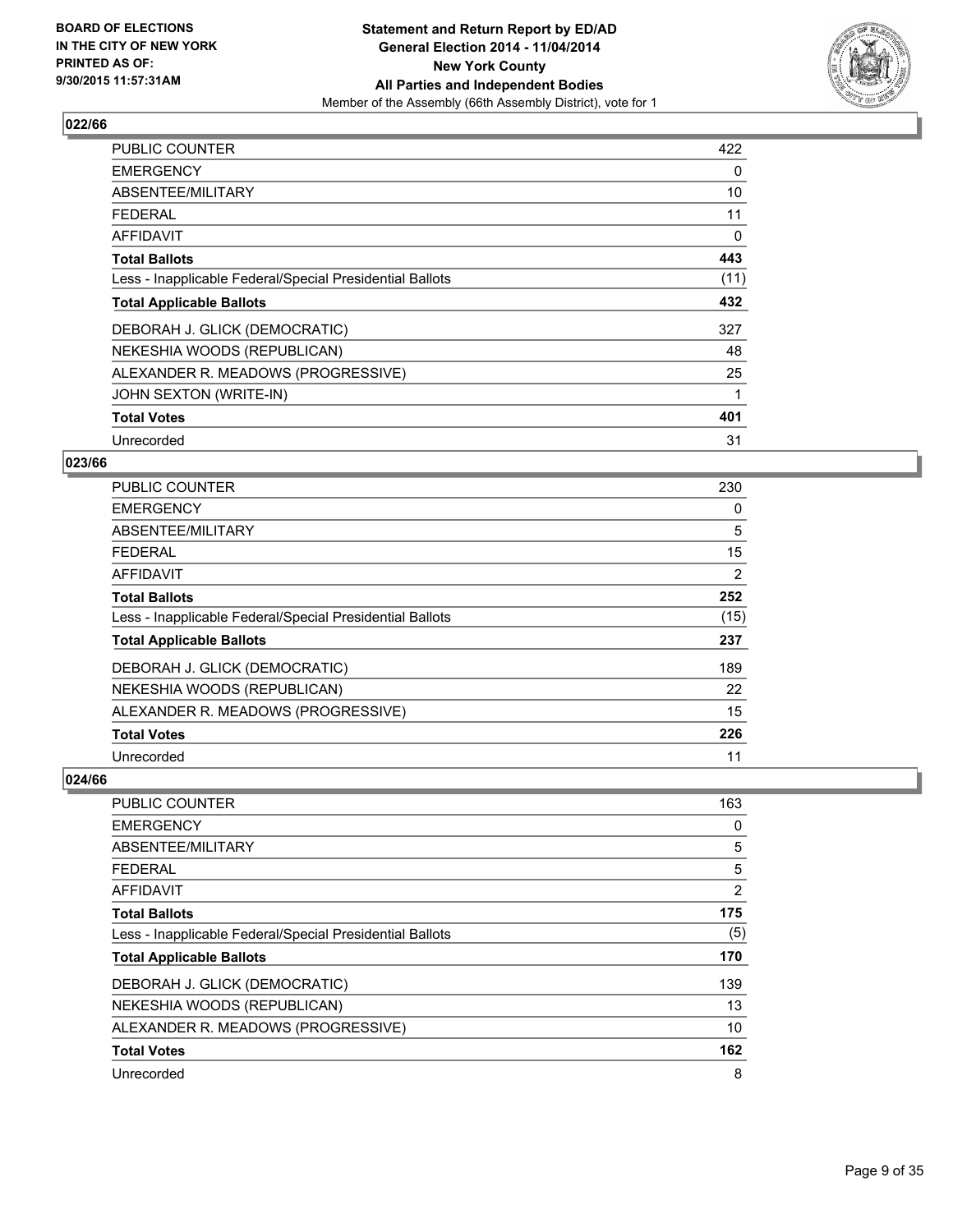

| <b>PUBLIC COUNTER</b>                                    | 133            |
|----------------------------------------------------------|----------------|
| <b>EMERGENCY</b>                                         | 0              |
| ABSENTEE/MILITARY                                        | $\overline{2}$ |
| <b>FEDERAL</b>                                           | 4              |
| AFFIDAVIT                                                | 2              |
| <b>Total Ballots</b>                                     | 141            |
| Less - Inapplicable Federal/Special Presidential Ballots | (4)            |
| <b>Total Applicable Ballots</b>                          | 137            |
| DEBORAH J. GLICK (DEMOCRATIC)                            | 109            |
| NEKESHIA WOODS (REPUBLICAN)                              | 9              |
| ALEXANDER R. MEADOWS (PROGRESSIVE)                       | 8              |
| <b>Total Votes</b>                                       | 126            |
| Unrecorded                                               | 11             |

#### **026/66**

| PUBLIC COUNTER                                           | 87  |
|----------------------------------------------------------|-----|
| <b>EMERGENCY</b>                                         | 0   |
| ABSENTEE/MILITARY                                        | 0   |
| <b>FEDERAL</b>                                           |     |
| <b>AFFIDAVIT</b>                                         | 0   |
| <b>Total Ballots</b>                                     | 88  |
| Less - Inapplicable Federal/Special Presidential Ballots | (1) |
| <b>Total Applicable Ballots</b>                          | 87  |
| DEBORAH J. GLICK (DEMOCRATIC)                            | 65  |
| NEKESHIA WOODS (REPUBLICAN)                              | 8   |
| ALEXANDER R. MEADOWS (PROGRESSIVE)                       | 11  |
| <b>Total Votes</b>                                       | 84  |
| Unrecorded                                               | 3   |

| PUBLIC COUNTER                                           | 186 |
|----------------------------------------------------------|-----|
| <b>EMERGENCY</b>                                         | 0   |
| ABSENTEE/MILITARY                                        | 6   |
| <b>FEDERAL</b>                                           | 6   |
| AFFIDAVIT                                                | 3   |
| <b>Total Ballots</b>                                     | 201 |
| Less - Inapplicable Federal/Special Presidential Ballots | (6) |
| <b>Total Applicable Ballots</b>                          | 195 |
| DEBORAH J. GLICK (DEMOCRATIC)                            | 156 |
| NEKESHIA WOODS (REPUBLICAN)                              | 8   |
| ALEXANDER R. MEADOWS (PROGRESSIVE)                       | 17  |
| <b>Total Votes</b>                                       | 181 |
| Unrecorded                                               | 14  |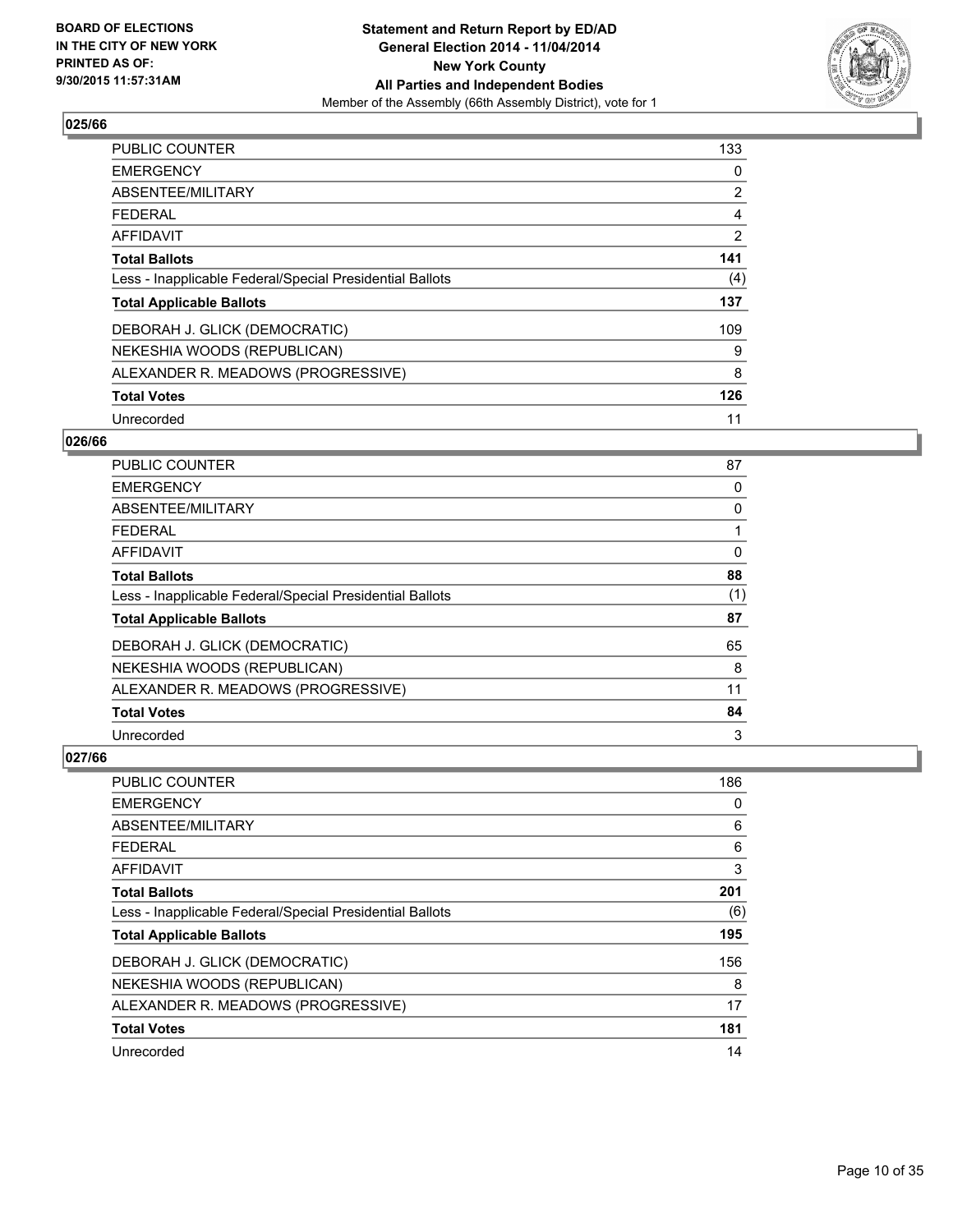

| <b>PUBLIC COUNTER</b>                                    | 332 |
|----------------------------------------------------------|-----|
| <b>EMERGENCY</b>                                         | 0   |
| ABSENTEE/MILITARY                                        | 6   |
| <b>FEDERAL</b>                                           | 7   |
| AFFIDAVIT                                                | 4   |
| <b>Total Ballots</b>                                     | 349 |
| Less - Inapplicable Federal/Special Presidential Ballots | (7) |
| <b>Total Applicable Ballots</b>                          | 342 |
| DEBORAH J. GLICK (DEMOCRATIC)                            | 262 |
| NEKESHIA WOODS (REPUBLICAN)                              | 29  |
| ALEXANDER R. MEADOWS (PROGRESSIVE)                       | 20  |
| <b>Total Votes</b>                                       | 311 |
| Unrecorded                                               | 31  |

#### **029/66**

| <b>PUBLIC COUNTER</b>                                    | 290  |
|----------------------------------------------------------|------|
| <b>EMERGENCY</b>                                         | 0    |
| ABSENTEE/MILITARY                                        | 4    |
| <b>FEDERAL</b>                                           | 13   |
| <b>AFFIDAVIT</b>                                         | 8    |
| <b>Total Ballots</b>                                     | 315  |
| Less - Inapplicable Federal/Special Presidential Ballots | (13) |
| <b>Total Applicable Ballots</b>                          | 302  |
| DEBORAH J. GLICK (DEMOCRATIC)                            | 234  |
| NEKESHIA WOODS (REPUBLICAN)                              | 32   |
| ALEXANDER R. MEADOWS (PROGRESSIVE)                       | 20   |
| <b>Total Votes</b>                                       | 286  |
| Unrecorded                                               | 16   |

| PUBLIC COUNTER                                           | 229 |
|----------------------------------------------------------|-----|
| <b>EMERGENCY</b>                                         | 0   |
| ABSENTEE/MILITARY                                        | 5   |
| <b>FEDERAL</b>                                           | 3   |
| AFFIDAVIT                                                | 7   |
| <b>Total Ballots</b>                                     | 244 |
| Less - Inapplicable Federal/Special Presidential Ballots | (3) |
| <b>Total Applicable Ballots</b>                          | 241 |
| DEBORAH J. GLICK (DEMOCRATIC)                            | 195 |
| NEKESHIA WOODS (REPUBLICAN)                              | 17  |
| ALEXANDER R. MEADOWS (PROGRESSIVE)                       | 11  |
| MATTHEW ROSEN (WRITE-IN)                                 | 1   |
| <b>Total Votes</b>                                       | 224 |
| Unrecorded                                               | 17  |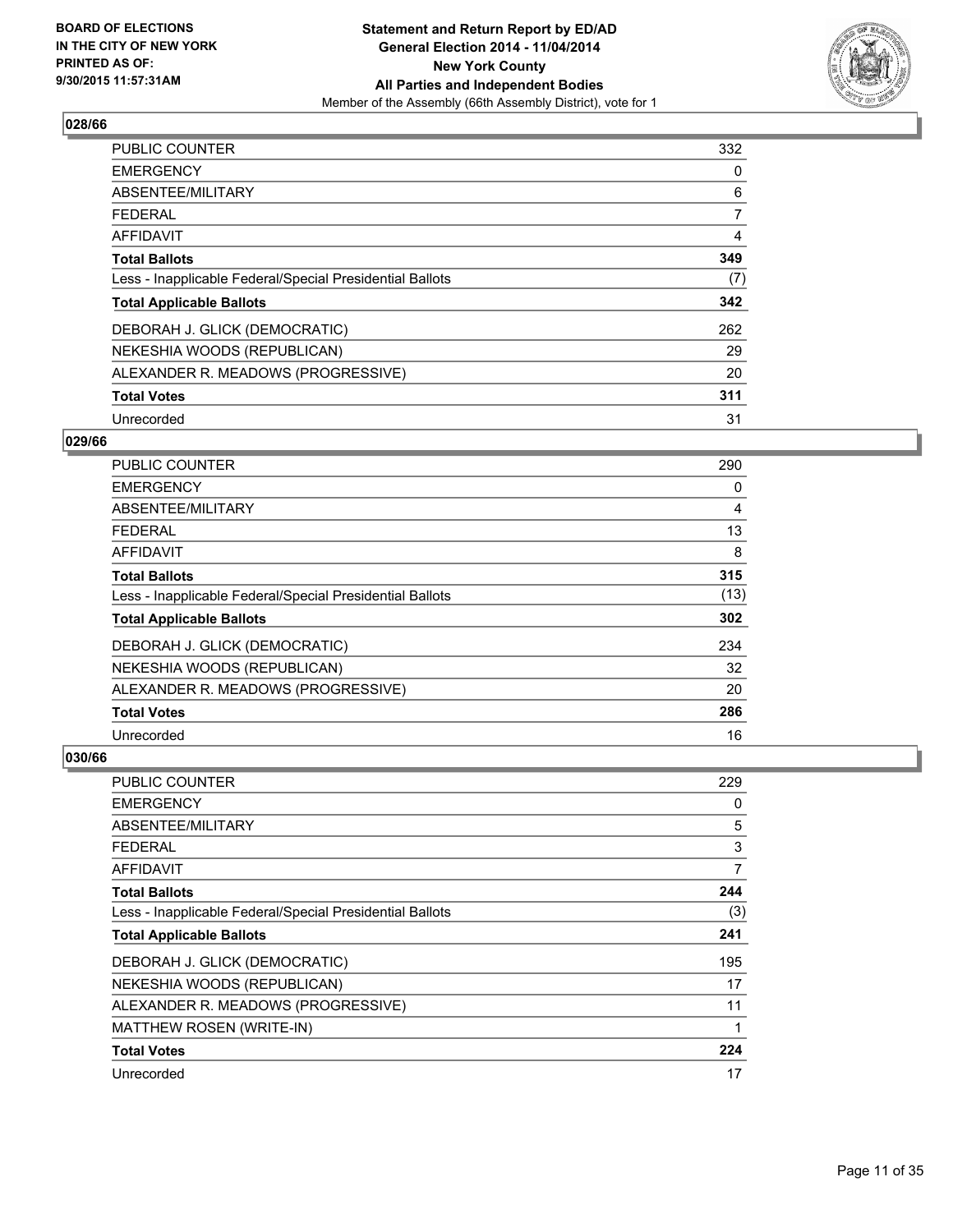

| <b>PUBLIC COUNTER</b>                                    | 259 |
|----------------------------------------------------------|-----|
| <b>EMERGENCY</b>                                         | 0   |
| ABSENTEE/MILITARY                                        | 8   |
| <b>FEDERAL</b>                                           | 6   |
| AFFIDAVIT                                                | 3   |
| <b>Total Ballots</b>                                     | 276 |
| Less - Inapplicable Federal/Special Presidential Ballots | (6) |
| <b>Total Applicable Ballots</b>                          | 270 |
| DEBORAH J. GLICK (DEMOCRATIC)                            | 205 |
| NEKESHIA WOODS (REPUBLICAN)                              | 28  |
| ALEXANDER R. MEADOWS (PROGRESSIVE)                       | 17  |
| <b>Total Votes</b>                                       | 250 |
| Unrecorded                                               | 20  |

## **032/66**

| PUBLIC COUNTER                                           | 228  |
|----------------------------------------------------------|------|
| <b>EMERGENCY</b>                                         | 0    |
| ABSENTEE/MILITARY                                        | 10   |
| <b>FEDERAL</b>                                           | 12   |
| AFFIDAVIT                                                | 6    |
| <b>Total Ballots</b>                                     | 256  |
| Less - Inapplicable Federal/Special Presidential Ballots | (12) |
| <b>Total Applicable Ballots</b>                          | 244  |
| DEBORAH J. GLICK (DEMOCRATIC)                            | 190  |
| NEKESHIA WOODS (REPUBLICAN)                              | 24   |
| ALEXANDER R. MEADOWS (PROGRESSIVE)                       | 17   |
| UNATTRIBUTABLE WRITE-IN (WRITE-IN)                       | 1    |
| <b>Total Votes</b>                                       | 232  |
| Unrecorded                                               | 12   |

| <b>PUBLIC COUNTER</b>                                    | 137 |
|----------------------------------------------------------|-----|
| <b>EMERGENCY</b>                                         | 0   |
| ABSENTEE/MILITARY                                        | 4   |
| <b>FEDERAL</b>                                           | 1   |
| AFFIDAVIT                                                | 3   |
| <b>Total Ballots</b>                                     | 145 |
| Less - Inapplicable Federal/Special Presidential Ballots | (1) |
| <b>Total Applicable Ballots</b>                          | 144 |
| DEBORAH J. GLICK (DEMOCRATIC)                            | 118 |
| NEKESHIA WOODS (REPUBLICAN)                              | 10  |
| ALEXANDER R. MEADOWS (PROGRESSIVE)                       | 12  |
| <b>Total Votes</b>                                       | 140 |
| Unrecorded                                               | 4   |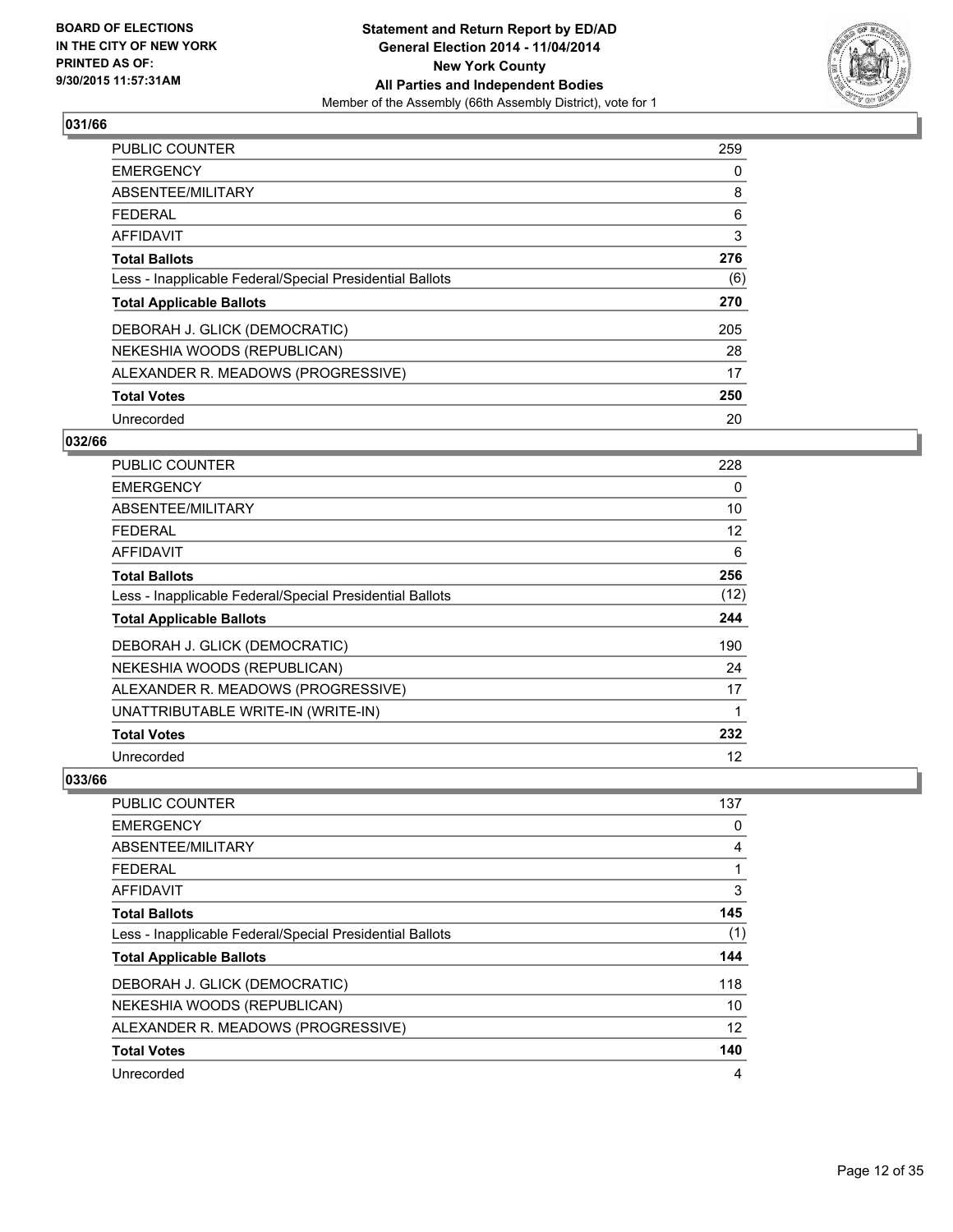

| <b>PUBLIC COUNTER</b>                                    | 268 |
|----------------------------------------------------------|-----|
| <b>EMERGENCY</b>                                         | 0   |
| ABSENTEE/MILITARY                                        | 3   |
| <b>FEDERAL</b>                                           | 9   |
| AFFIDAVIT                                                | 4   |
| <b>Total Ballots</b>                                     | 284 |
| Less - Inapplicable Federal/Special Presidential Ballots | (9) |
| <b>Total Applicable Ballots</b>                          | 275 |
| DEBORAH J. GLICK (DEMOCRATIC)                            | 212 |
| NEKESHIA WOODS (REPUBLICAN)                              | 25  |
| ALEXANDER R. MEADOWS (PROGRESSIVE)                       | 13  |
| <b>Total Votes</b>                                       | 250 |
| Unrecorded                                               | 25  |

## **035/66**

| PUBLIC COUNTER                                           | 286 |
|----------------------------------------------------------|-----|
| <b>EMERGENCY</b>                                         | 0   |
| ABSENTEE/MILITARY                                        | 3   |
| <b>FEDERAL</b>                                           | 8   |
| <b>AFFIDAVIT</b>                                         | 5   |
| <b>Total Ballots</b>                                     | 302 |
| Less - Inapplicable Federal/Special Presidential Ballots | (8) |
| <b>Total Applicable Ballots</b>                          | 294 |
| DEBORAH J. GLICK (DEMOCRATIC)                            | 227 |
| NEKESHIA WOODS (REPUBLICAN)                              | 24  |
| ALEXANDER R. MEADOWS (PROGRESSIVE)                       | 23  |
| <b>Total Votes</b>                                       | 274 |
| Unrecorded                                               | 20  |

| PUBLIC COUNTER                                           | 265 |
|----------------------------------------------------------|-----|
| <b>EMERGENCY</b>                                         | 0   |
| ABSENTEE/MILITARY                                        | 5   |
| <b>FEDERAL</b>                                           | 4   |
| <b>AFFIDAVIT</b>                                         | 1   |
| <b>Total Ballots</b>                                     | 275 |
| Less - Inapplicable Federal/Special Presidential Ballots | (4) |
| <b>Total Applicable Ballots</b>                          | 271 |
| DEBORAH J. GLICK (DEMOCRATIC)                            | 217 |
| NEKESHIA WOODS (REPUBLICAN)                              | 23  |
| ALEXANDER R. MEADOWS (PROGRESSIVE)                       | 15  |
| UNATTRIBUTABLE WRITE-IN (WRITE-IN)                       | 1   |
| ZEPHYR TEACHOUT (WRITE-IN)                               | 1   |
| <b>Total Votes</b>                                       | 257 |
| Unrecorded                                               | 14  |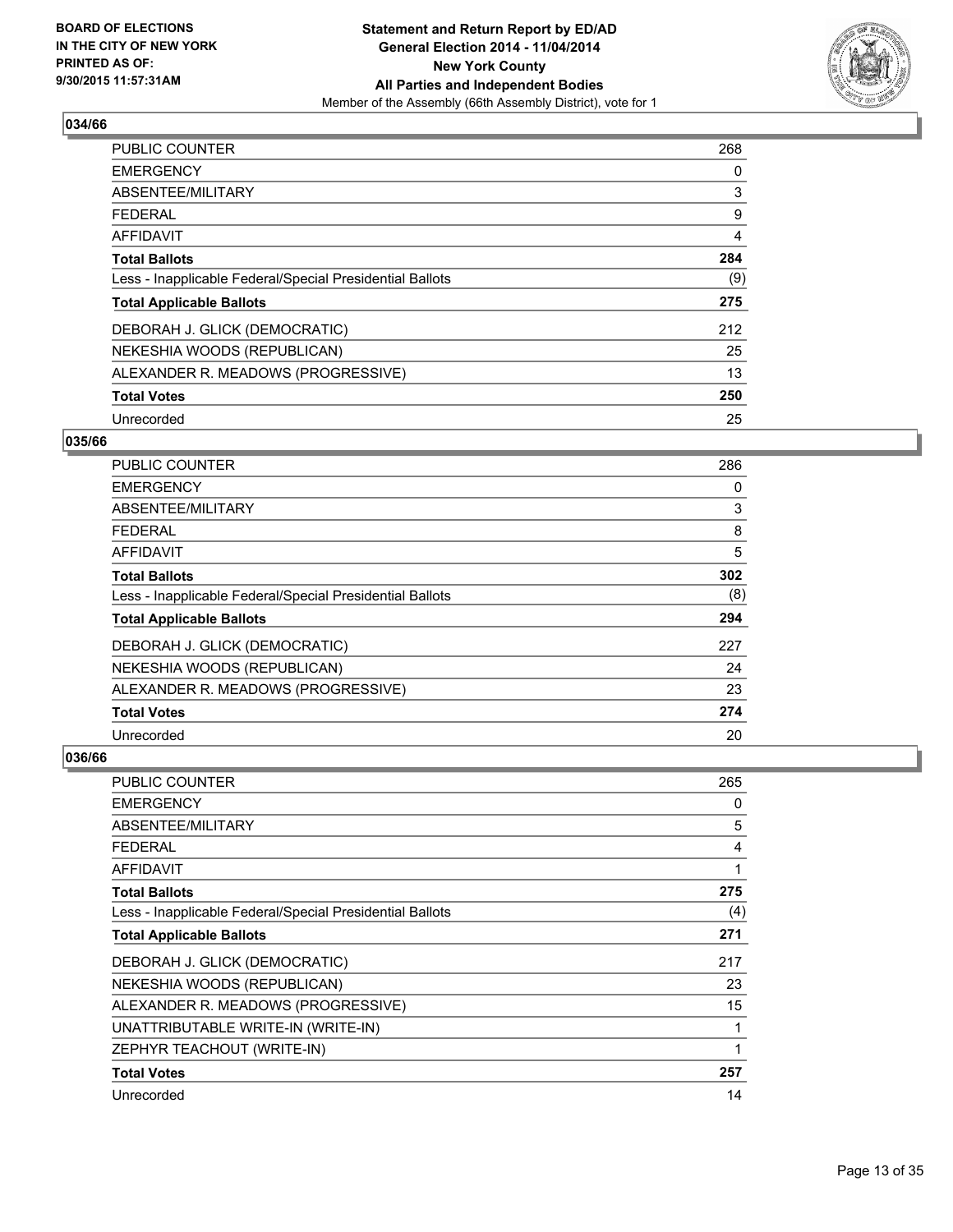

| <b>PUBLIC COUNTER</b>                                    | 194            |
|----------------------------------------------------------|----------------|
| <b>EMERGENCY</b>                                         | 0              |
| ABSENTEE/MILITARY                                        | $\overline{2}$ |
| <b>FEDERAL</b>                                           | 6              |
| AFFIDAVIT                                                |                |
| <b>Total Ballots</b>                                     | 203            |
| Less - Inapplicable Federal/Special Presidential Ballots | (6)            |
| <b>Total Applicable Ballots</b>                          | 197            |
| DEBORAH J. GLICK (DEMOCRATIC)                            | 158            |
| NEKESHIA WOODS (REPUBLICAN)                              | 15             |
| ALEXANDER R. MEADOWS (PROGRESSIVE)                       | 12             |
| <b>Total Votes</b>                                       | 185            |
| Unrecorded                                               | 12             |

#### **038/66**

| PUBLIC COUNTER                                           | 210 |
|----------------------------------------------------------|-----|
| <b>EMERGENCY</b>                                         | 0   |
| ABSENTEE/MILITARY                                        | 7   |
| <b>FEDERAL</b>                                           | 4   |
| AFFIDAVIT                                                | 2   |
| <b>Total Ballots</b>                                     | 223 |
| Less - Inapplicable Federal/Special Presidential Ballots | (4) |
| <b>Total Applicable Ballots</b>                          | 219 |
| DEBORAH J. GLICK (DEMOCRATIC)                            | 180 |
| NEKESHIA WOODS (REPUBLICAN)                              | 22  |
| ALEXANDER R. MEADOWS (PROGRESSIVE)                       | 8   |
| UNATTRIBUTABLE WRITE-IN (WRITE-IN)                       | 1   |
| <b>Total Votes</b>                                       | 211 |
| Unrecorded                                               | 8   |

| <b>PUBLIC COUNTER</b>                                    | 167            |
|----------------------------------------------------------|----------------|
| <b>EMERGENCY</b>                                         | 0              |
| ABSENTEE/MILITARY                                        | 2              |
| <b>FEDERAL</b>                                           | 3              |
| AFFIDAVIT                                                | $\overline{4}$ |
| <b>Total Ballots</b>                                     | 176            |
| Less - Inapplicable Federal/Special Presidential Ballots | (3)            |
| <b>Total Applicable Ballots</b>                          | 173            |
| DEBORAH J. GLICK (DEMOCRATIC)                            | 125            |
| NEKESHIA WOODS (REPUBLICAN)                              | 31             |
| ALEXANDER R. MEADOWS (PROGRESSIVE)                       | 4              |
| <b>Total Votes</b>                                       | 160            |
| Unrecorded                                               | 13             |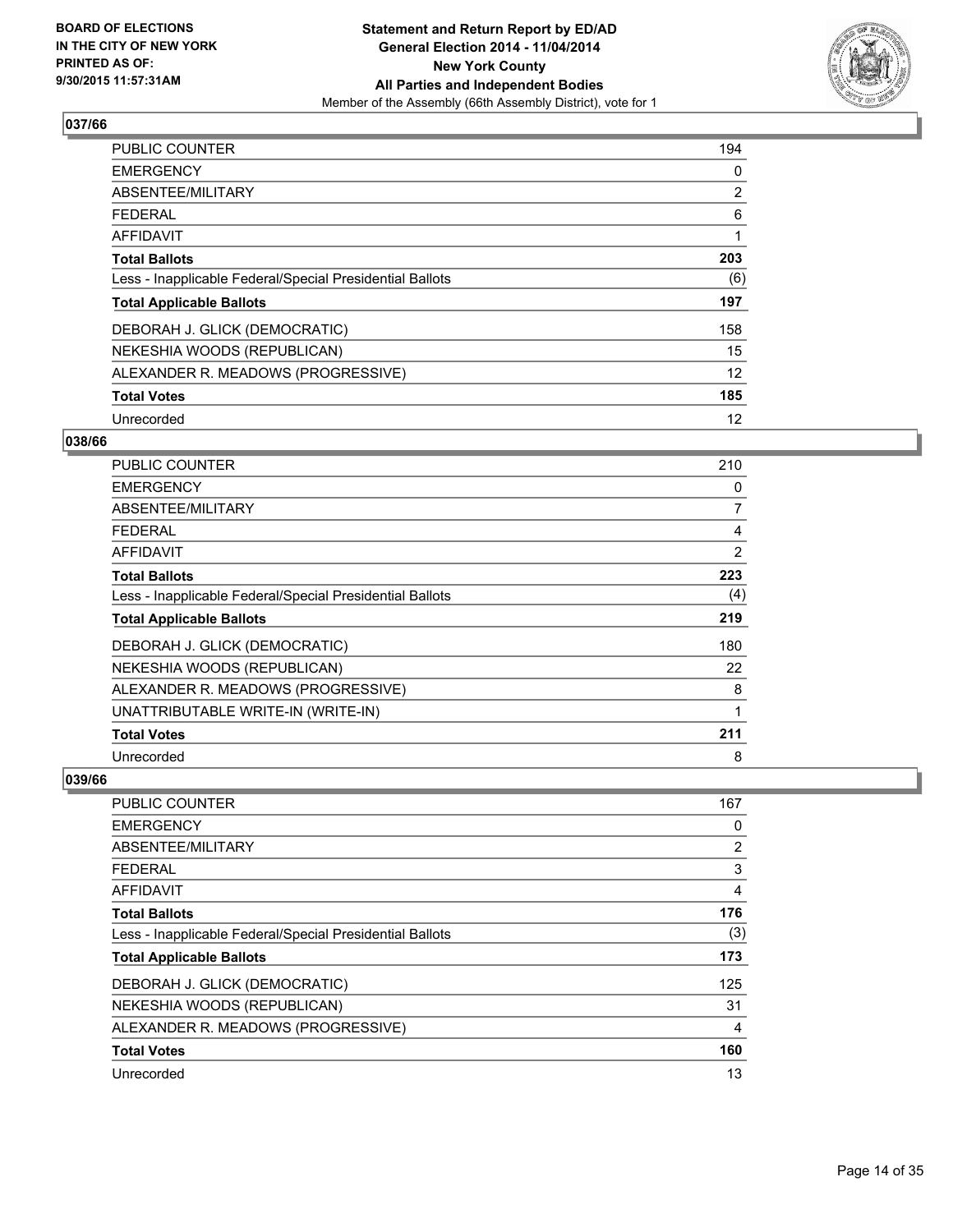

| <b>PUBLIC COUNTER</b>                                    | 28 |
|----------------------------------------------------------|----|
| <b>EMERGENCY</b>                                         | 0  |
| ABSENTEE/MILITARY                                        | 0  |
| <b>FEDERAL</b>                                           | 0  |
| <b>AFFIDAVIT</b>                                         | 2  |
| <b>Total Ballots</b>                                     | 30 |
| Less - Inapplicable Federal/Special Presidential Ballots | 0  |
| <b>Total Applicable Ballots</b>                          | 30 |
| DEBORAH J. GLICK (DEMOCRATIC)                            | 25 |
| NEKESHIA WOODS (REPUBLICAN)                              | 2  |
| ALEXANDER R. MEADOWS (PROGRESSIVE)                       | 1  |
| <b>Total Votes</b>                                       | 28 |
| Unrecorded                                               | 2  |

#### **041/66**

| PUBLIC COUNTER                                           | 237 |
|----------------------------------------------------------|-----|
| <b>EMERGENCY</b>                                         | 0   |
| ABSENTEE/MILITARY                                        | 11  |
| <b>FEDERAL</b>                                           | 9   |
| <b>AFFIDAVIT</b>                                         | 0   |
| <b>Total Ballots</b>                                     | 257 |
| Less - Inapplicable Federal/Special Presidential Ballots | (9) |
| <b>Total Applicable Ballots</b>                          | 248 |
| DEBORAH J. GLICK (DEMOCRATIC)                            | 175 |
| NEKESHIA WOODS (REPUBLICAN)                              | 37  |
| ALEXANDER R. MEADOWS (PROGRESSIVE)                       | 21  |
| <b>Total Votes</b>                                       | 233 |
| Unrecorded                                               | 15  |

| <b>PUBLIC COUNTER</b>                                    | 52  |
|----------------------------------------------------------|-----|
| <b>EMERGENCY</b>                                         | 0   |
| ABSENTEE/MILITARY                                        | 4   |
| FEDERAL                                                  | 2   |
| <b>AFFIDAVIT</b>                                         |     |
| <b>Total Ballots</b>                                     | 59  |
| Less - Inapplicable Federal/Special Presidential Ballots | (2) |
| <b>Total Applicable Ballots</b>                          | 57  |
| DEBORAH J. GLICK (DEMOCRATIC)                            | 43  |
| NEKESHIA WOODS (REPUBLICAN)                              | 9   |
| ALEXANDER R. MEADOWS (PROGRESSIVE)                       | 3   |
| <b>Total Votes</b>                                       | 55  |
| Unrecorded                                               | 2   |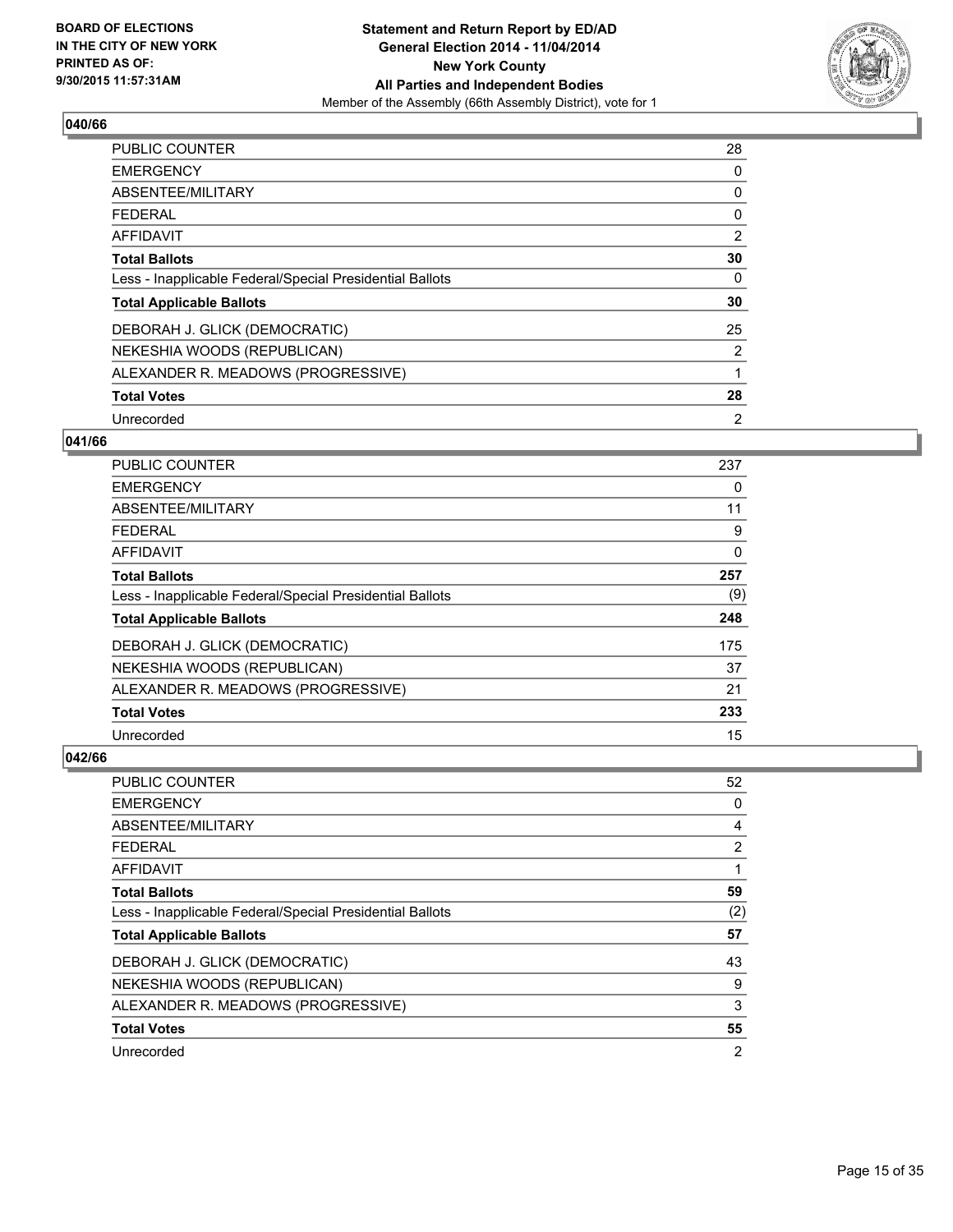

| <b>PUBLIC COUNTER</b>                                    | 148      |
|----------------------------------------------------------|----------|
| <b>EMERGENCY</b>                                         | 0        |
| ABSENTEE/MILITARY                                        | 4        |
| <b>FEDERAL</b>                                           | 4        |
| AFFIDAVIT                                                | $\Omega$ |
| <b>Total Ballots</b>                                     | 156      |
| Less - Inapplicable Federal/Special Presidential Ballots | (4)      |
| <b>Total Applicable Ballots</b>                          | 152      |
| DEBORAH J. GLICK (DEMOCRATIC)                            | 113      |
| NEKESHIA WOODS (REPUBLICAN)                              | 23       |
| ALEXANDER R. MEADOWS (PROGRESSIVE)                       | 5        |
| <b>Total Votes</b>                                       | 141      |
| Unrecorded                                               | 11       |

#### **044/66**

| PUBLIC COUNTER                                           | 189 |
|----------------------------------------------------------|-----|
| <b>EMERGENCY</b>                                         | 0   |
| ABSENTEE/MILITARY                                        | 3   |
| <b>FEDERAL</b>                                           | 5   |
| <b>AFFIDAVIT</b>                                         | 0   |
| <b>Total Ballots</b>                                     | 197 |
| Less - Inapplicable Federal/Special Presidential Ballots | (5) |
| <b>Total Applicable Ballots</b>                          | 192 |
| DEBORAH J. GLICK (DEMOCRATIC)                            | 153 |
| NEKESHIA WOODS (REPUBLICAN)                              | 16  |
| ALEXANDER R. MEADOWS (PROGRESSIVE)                       | 13  |
| <b>Total Votes</b>                                       | 182 |
| Unrecorded                                               | 10  |

| <b>PUBLIC COUNTER</b>                                    | 418  |
|----------------------------------------------------------|------|
| <b>EMERGENCY</b>                                         | 0    |
| ABSENTEE/MILITARY                                        | 10   |
| FEDERAL                                                  | 13   |
| <b>AFFIDAVIT</b>                                         | 7    |
| <b>Total Ballots</b>                                     | 448  |
| Less - Inapplicable Federal/Special Presidential Ballots | (13) |
| <b>Total Applicable Ballots</b>                          | 435  |
| DEBORAH J. GLICK (DEMOCRATIC)                            | 344  |
| NEKESHIA WOODS (REPUBLICAN)                              | 35   |
| ALEXANDER R. MEADOWS (PROGRESSIVE)                       | 33   |
| <b>Total Votes</b>                                       | 412  |
| Unrecorded                                               | 23   |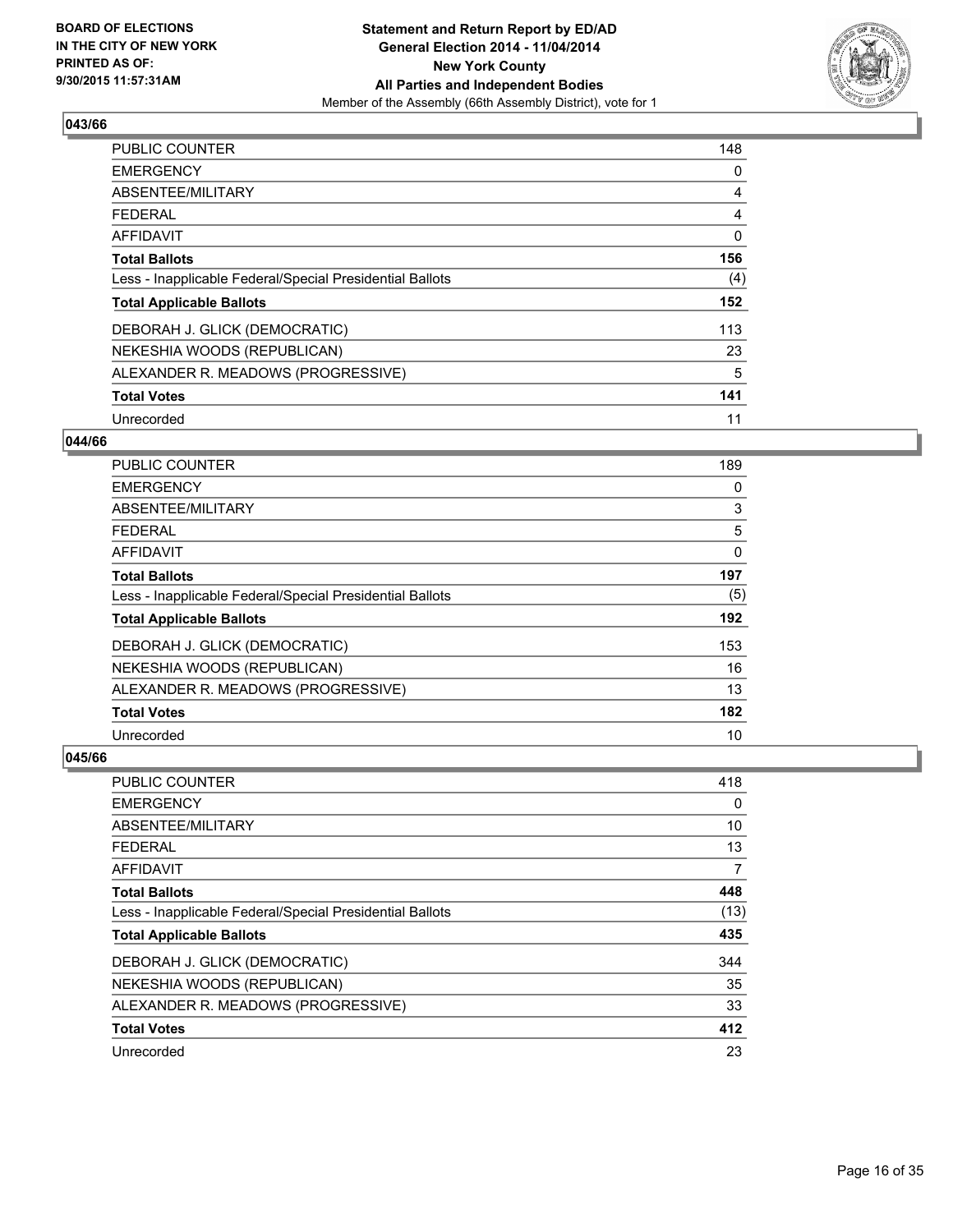

| <b>PUBLIC COUNTER</b>                                    | 202 |
|----------------------------------------------------------|-----|
| <b>EMERGENCY</b>                                         | 0   |
| ABSENTEE/MILITARY                                        | 6   |
| <b>FEDERAL</b>                                           | 7   |
| AFFIDAVIT                                                | 2   |
| <b>Total Ballots</b>                                     | 217 |
| Less - Inapplicable Federal/Special Presidential Ballots | (7) |
| <b>Total Applicable Ballots</b>                          | 210 |
| DEBORAH J. GLICK (DEMOCRATIC)                            | 152 |
| NEKESHIA WOODS (REPUBLICAN)                              | 25  |
| ALEXANDER R. MEADOWS (PROGRESSIVE)                       | 14  |
| <b>Total Votes</b>                                       | 191 |
| Unrecorded                                               | 19  |

#### **047/66**

| <b>PUBLIC COUNTER</b>                                    | 235 |
|----------------------------------------------------------|-----|
| <b>EMERGENCY</b>                                         | 0   |
| ABSENTEE/MILITARY                                        | 8   |
| <b>FEDERAL</b>                                           | 4   |
| AFFIDAVIT                                                | 2   |
| <b>Total Ballots</b>                                     | 249 |
| Less - Inapplicable Federal/Special Presidential Ballots | (4) |
| <b>Total Applicable Ballots</b>                          | 245 |
| DEBORAH J. GLICK (DEMOCRATIC)                            | 186 |
| NEKESHIA WOODS (REPUBLICAN)                              | 22  |
| ALEXANDER R. MEADOWS (PROGRESSIVE)                       | 17  |
| UNATTRIBUTABLE WRITE-IN (WRITE-IN)                       | 1   |
| <b>Total Votes</b>                                       | 226 |
| Unrecorded                                               | 19  |

| <b>PUBLIC COUNTER</b>                                    | 275 |
|----------------------------------------------------------|-----|
| <b>EMERGENCY</b>                                         | 0   |
| ABSENTEE/MILITARY                                        | 8   |
| <b>FEDERAL</b>                                           | 4   |
| AFFIDAVIT                                                | 2   |
| <b>Total Ballots</b>                                     | 289 |
| Less - Inapplicable Federal/Special Presidential Ballots | (4) |
| <b>Total Applicable Ballots</b>                          | 285 |
| DEBORAH J. GLICK (DEMOCRATIC)                            | 225 |
| NEKESHIA WOODS (REPUBLICAN)                              | 44  |
| ALEXANDER R. MEADOWS (PROGRESSIVE)                       | 4   |
| <b>Total Votes</b>                                       | 273 |
| Unrecorded                                               | 12  |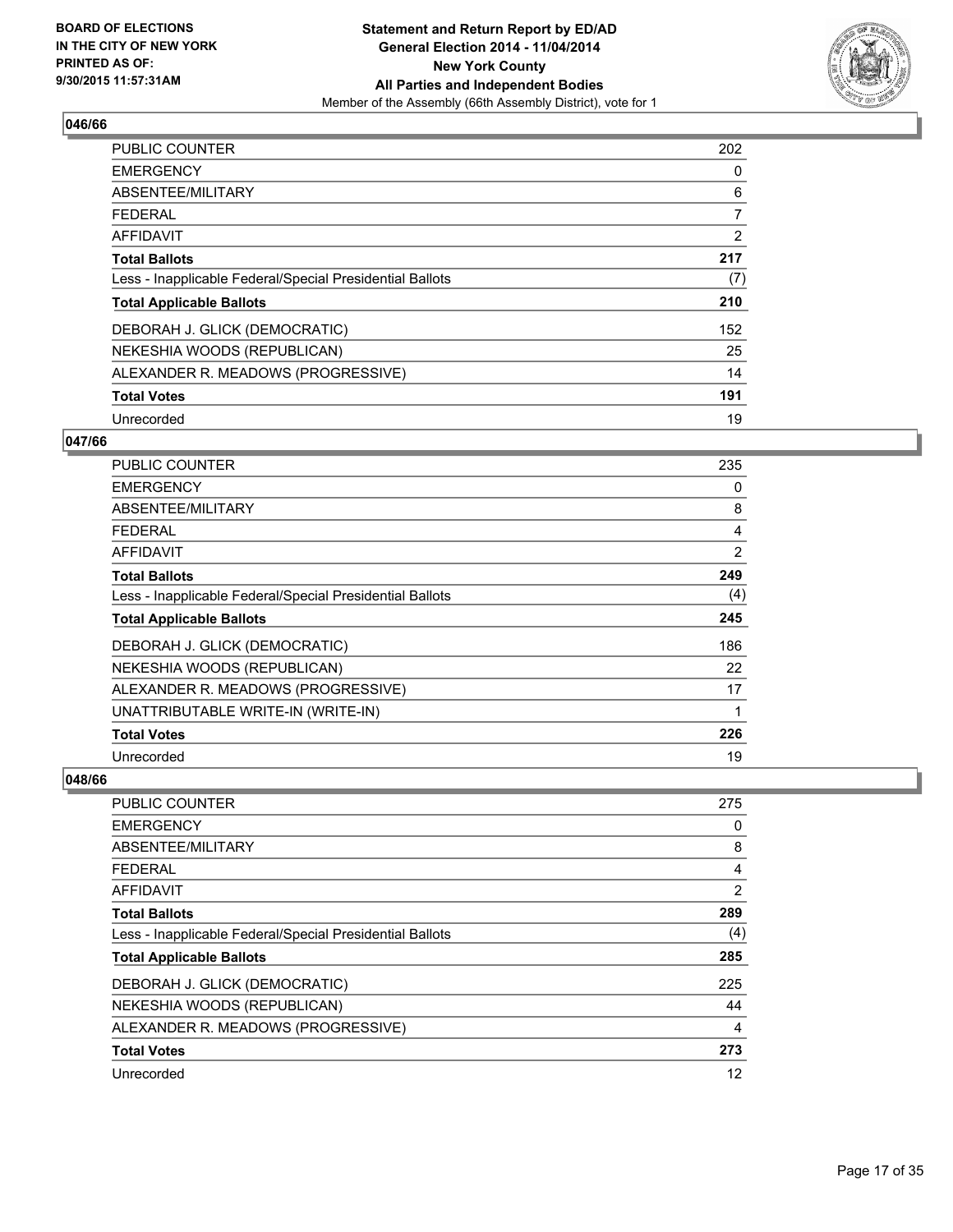

| PUBLIC COUNTER                                           | 264 |
|----------------------------------------------------------|-----|
| <b>EMERGENCY</b>                                         | 0   |
| ABSENTEE/MILITARY                                        | 13  |
| <b>FEDERAL</b>                                           | 3   |
| AFFIDAVIT                                                |     |
| <b>Total Ballots</b>                                     | 281 |
| Less - Inapplicable Federal/Special Presidential Ballots | (3) |
| <b>Total Applicable Ballots</b>                          | 278 |
| DEBORAH J. GLICK (DEMOCRATIC)                            | 203 |
| NEKESHIA WOODS (REPUBLICAN)                              | 40  |
| ALEXANDER R. MEADOWS (PROGRESSIVE)                       | 14  |
| <b>Total Votes</b>                                       | 257 |
| Unrecorded                                               | 21  |

#### **050/66**

| <b>PUBLIC COUNTER</b>                                    | 236 |
|----------------------------------------------------------|-----|
| <b>EMERGENCY</b>                                         | 0   |
| ABSENTEE/MILITARY                                        | 7   |
| <b>FEDERAL</b>                                           | 4   |
| AFFIDAVIT                                                |     |
| <b>Total Ballots</b>                                     | 248 |
| Less - Inapplicable Federal/Special Presidential Ballots | (4) |
| <b>Total Applicable Ballots</b>                          | 244 |
| DEBORAH J. GLICK (DEMOCRATIC)                            | 188 |
| NEKESHIA WOODS (REPUBLICAN)                              | 26  |
| ALEXANDER R. MEADOWS (PROGRESSIVE)                       | 7   |
| <b>Total Votes</b>                                       | 221 |
| Unrecorded                                               | 23  |

| PUBLIC COUNTER                                           | 426 |
|----------------------------------------------------------|-----|
| <b>EMERGENCY</b>                                         | 0   |
| ABSENTEE/MILITARY                                        | 14  |
| <b>FEDERAL</b>                                           | 9   |
| <b>AFFIDAVIT</b>                                         | 5   |
| <b>Total Ballots</b>                                     | 454 |
| Less - Inapplicable Federal/Special Presidential Ballots | (9) |
| <b>Total Applicable Ballots</b>                          | 445 |
| DEBORAH J. GLICK (DEMOCRATIC)                            | 348 |
| NEKESHIA WOODS (REPUBLICAN)                              | 47  |
| ALEXANDER R. MEADOWS (PROGRESSIVE)                       | 14  |
| MARC FIRSTENBERG (WRITE-IN)                              | 1   |
| RUSSELL BRAND (WRITE-IN)                                 | 1   |
| <b>Total Votes</b>                                       | 411 |
| Unrecorded                                               | 34  |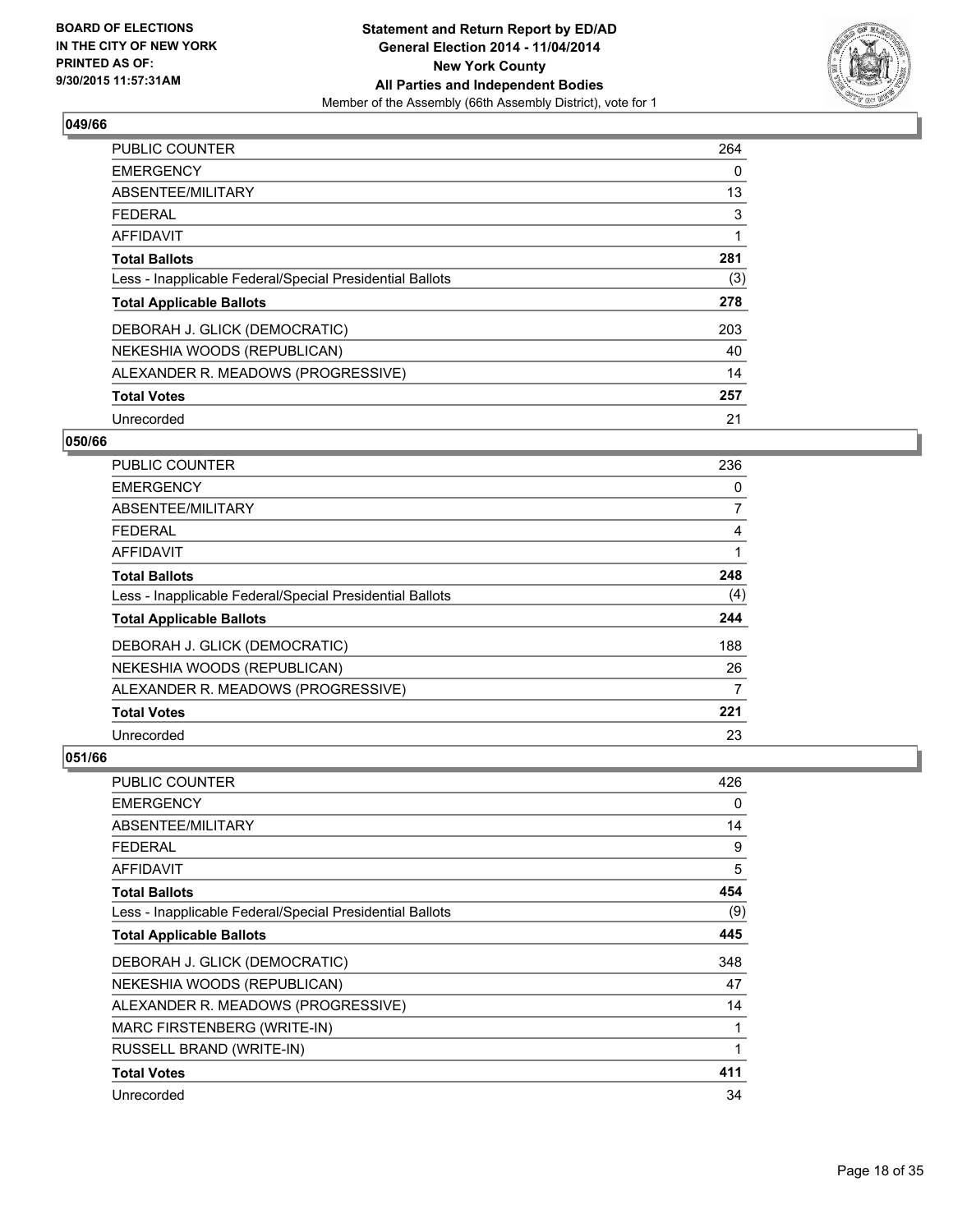

| PUBLIC COUNTER                                           | 287 |
|----------------------------------------------------------|-----|
| <b>EMERGENCY</b>                                         | 0   |
| ABSENTEE/MILITARY                                        | 10  |
| <b>FEDERAL</b>                                           | 3   |
| AFFIDAVIT                                                | 4   |
| <b>Total Ballots</b>                                     | 304 |
| Less - Inapplicable Federal/Special Presidential Ballots | (3) |
| <b>Total Applicable Ballots</b>                          | 301 |
| DEBORAH J. GLICK (DEMOCRATIC)                            | 250 |
| NEKESHIA WOODS (REPUBLICAN)                              | 30  |
| ALEXANDER R. MEADOWS (PROGRESSIVE)                       | 7   |
| <b>Total Votes</b>                                       | 287 |
| Unrecorded                                               | 14  |

#### **053/66**

| <b>PUBLIC COUNTER</b>                                    | 376 |
|----------------------------------------------------------|-----|
| <b>EMERGENCY</b>                                         | 0   |
| ABSENTEE/MILITARY                                        | 14  |
| <b>FEDERAL</b>                                           | 3   |
| AFFIDAVIT                                                | 3   |
| <b>Total Ballots</b>                                     | 396 |
| Less - Inapplicable Federal/Special Presidential Ballots | (3) |
| <b>Total Applicable Ballots</b>                          | 393 |
| DEBORAH J. GLICK (DEMOCRATIC)                            | 298 |
| NEKESHIA WOODS (REPUBLICAN)                              | 62  |
| ALEXANDER R. MEADOWS (PROGRESSIVE)                       | 8   |
| <b>Total Votes</b>                                       | 368 |
| Unrecorded                                               | 25  |

| PUBLIC COUNTER                                           | 268 |
|----------------------------------------------------------|-----|
| <b>EMERGENCY</b>                                         | 0   |
| ABSENTEE/MILITARY                                        | 8   |
| <b>FEDERAL</b>                                           | 8   |
| AFFIDAVIT                                                | 4   |
| <b>Total Ballots</b>                                     | 288 |
| Less - Inapplicable Federal/Special Presidential Ballots | (8) |
| <b>Total Applicable Ballots</b>                          | 280 |
| DEBORAH J. GLICK (DEMOCRATIC)                            | 223 |
| NEKESHIA WOODS (REPUBLICAN)                              | 29  |
| ALEXANDER R. MEADOWS (PROGRESSIVE)                       | 11  |
| <b>Total Votes</b>                                       | 263 |
| Unrecorded                                               | 17  |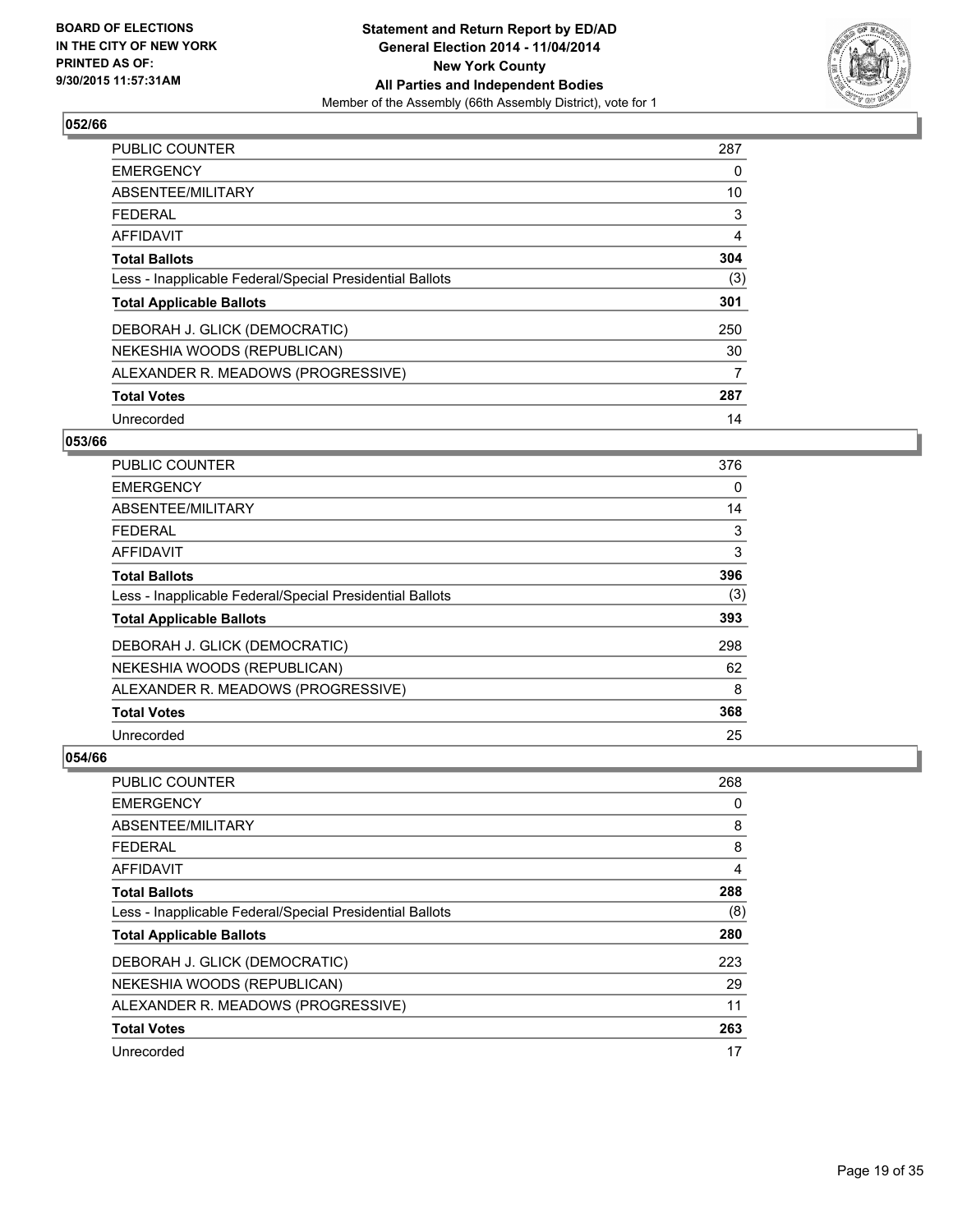

| <b>PUBLIC COUNTER</b>                                    | 360 |
|----------------------------------------------------------|-----|
| <b>EMERGENCY</b>                                         | 0   |
| ABSENTEE/MILITARY                                        | 10  |
| <b>FEDERAL</b>                                           | 7   |
| <b>AFFIDAVIT</b>                                         | 2   |
| <b>Total Ballots</b>                                     | 379 |
| Less - Inapplicable Federal/Special Presidential Ballots | (7) |
| <b>Total Applicable Ballots</b>                          | 372 |
| DEBORAH J. GLICK (DEMOCRATIC)                            | 299 |
| NEKESHIA WOODS (REPUBLICAN)                              | 47  |
| ALEXANDER R. MEADOWS (PROGRESSIVE)                       | 8   |
| <b>Total Votes</b>                                       | 354 |
| Unrecorded                                               | 18  |

#### **056/66**

| <b>PUBLIC COUNTER</b>                                    | 59 |
|----------------------------------------------------------|----|
| <b>EMERGENCY</b>                                         | 0  |
| ABSENTEE/MILITARY                                        | 0  |
| <b>FEDERAL</b>                                           | 0  |
| AFFIDAVIT                                                |    |
| <b>Total Ballots</b>                                     | 60 |
| Less - Inapplicable Federal/Special Presidential Ballots | 0  |
| <b>Total Applicable Ballots</b>                          | 60 |
| DEBORAH J. GLICK (DEMOCRATIC)                            | 46 |
| NEKESHIA WOODS (REPUBLICAN)                              | 10 |
| ALEXANDER R. MEADOWS (PROGRESSIVE)                       |    |
| CRAIG SPENCER (WRITE-IN)                                 |    |
| <b>Total Votes</b>                                       | 58 |
| Unrecorded                                               | 2  |

| <b>PUBLIC COUNTER</b>                                    | 275 |
|----------------------------------------------------------|-----|
| <b>EMERGENCY</b>                                         | 0   |
| ABSENTEE/MILITARY                                        | 10  |
| <b>FEDERAL</b>                                           | 6   |
| AFFIDAVIT                                                | 3   |
| <b>Total Ballots</b>                                     | 294 |
| Less - Inapplicable Federal/Special Presidential Ballots | (6) |
| <b>Total Applicable Ballots</b>                          | 288 |
| DEBORAH J. GLICK (DEMOCRATIC)                            | 217 |
| NEKESHIA WOODS (REPUBLICAN)                              | 49  |
| ALEXANDER R. MEADOWS (PROGRESSIVE)                       | 6   |
| <b>Total Votes</b>                                       | 272 |
| Unrecorded                                               | 16  |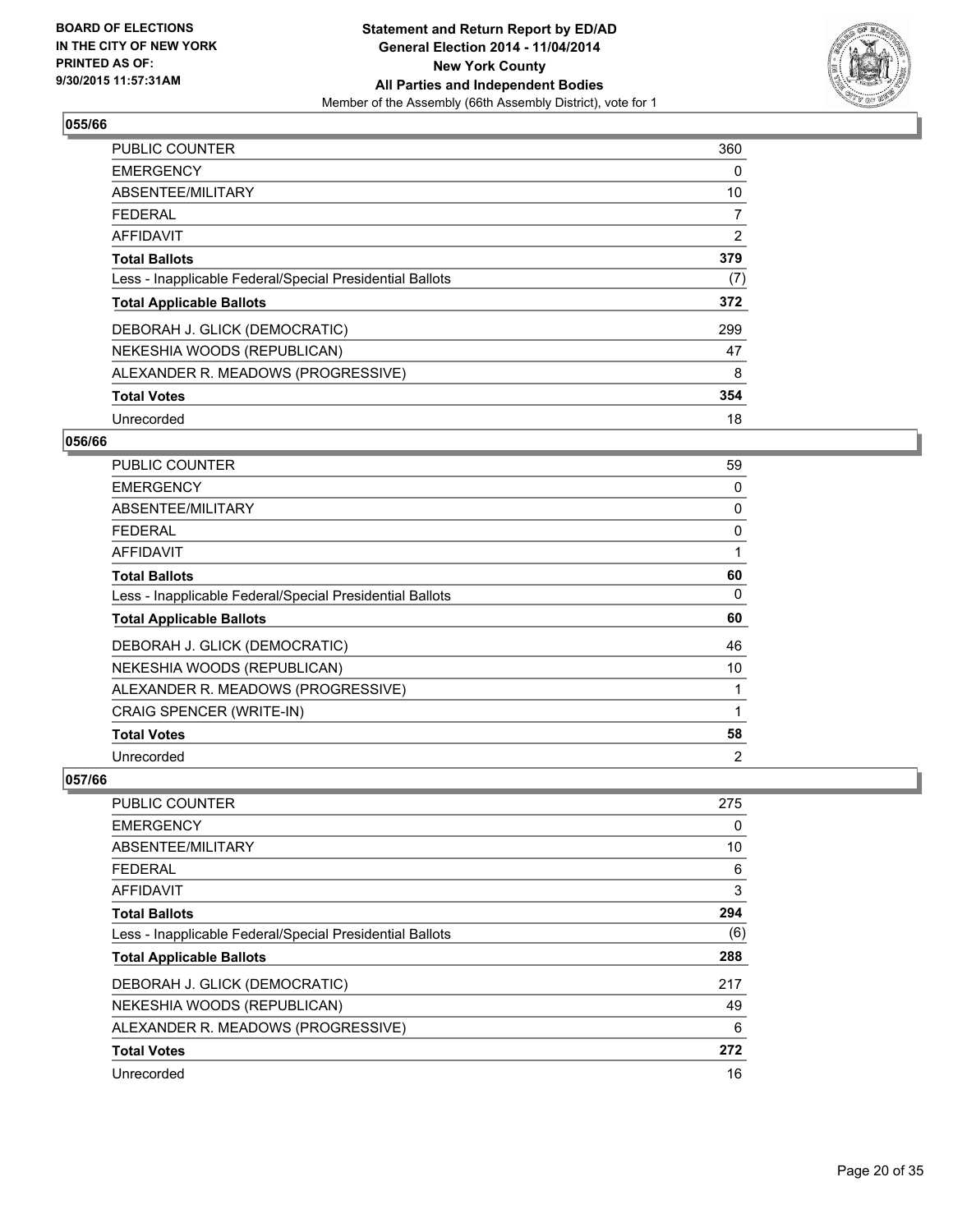

| <b>PUBLIC COUNTER</b>                                    | 104 |
|----------------------------------------------------------|-----|
| <b>EMERGENCY</b>                                         | 0   |
| ABSENTEE/MILITARY                                        | 3   |
| <b>FEDERAL</b>                                           |     |
| AFFIDAVIT                                                | 2   |
| <b>Total Ballots</b>                                     | 110 |
| Less - Inapplicable Federal/Special Presidential Ballots | (1) |
| <b>Total Applicable Ballots</b>                          | 109 |
| DEBORAH J. GLICK (DEMOCRATIC)                            | 74  |
| NEKESHIA WOODS (REPUBLICAN)                              | 17  |
| ALEXANDER R. MEADOWS (PROGRESSIVE)                       | 9   |
| <b>Total Votes</b>                                       | 100 |
| Unrecorded                                               | 9   |

#### **059/66**

| PUBLIC COUNTER                                           | 314            |
|----------------------------------------------------------|----------------|
| <b>EMERGENCY</b>                                         | 0              |
| ABSENTEE/MILITARY                                        | 9              |
| <b>FEDERAL</b>                                           | $\overline{2}$ |
| <b>AFFIDAVIT</b>                                         | 5              |
| <b>Total Ballots</b>                                     | 330            |
| Less - Inapplicable Federal/Special Presidential Ballots | (2)            |
| <b>Total Applicable Ballots</b>                          | 328            |
| DEBORAH J. GLICK (DEMOCRATIC)                            | 236            |
| NEKESHIA WOODS (REPUBLICAN)                              | 38             |
| ALEXANDER R. MEADOWS (PROGRESSIVE)                       | 15             |
| <b>Total Votes</b>                                       | 289            |
| Unrecorded                                               | 39             |

| <b>PUBLIC COUNTER</b>                                    | 285               |
|----------------------------------------------------------|-------------------|
| <b>EMERGENCY</b>                                         | 0                 |
| ABSENTEE/MILITARY                                        | $12 \overline{ }$ |
| <b>FEDERAL</b>                                           | 7                 |
| AFFIDAVIT                                                | 2                 |
| <b>Total Ballots</b>                                     | 306               |
| Less - Inapplicable Federal/Special Presidential Ballots | (7)               |
| <b>Total Applicable Ballots</b>                          | 299               |
| DEBORAH J. GLICK (DEMOCRATIC)                            | 201               |
| NEKESHIA WOODS (REPUBLICAN)                              | 35                |
| ALEXANDER R. MEADOWS (PROGRESSIVE)                       | 35                |
| <b>Total Votes</b>                                       | 271               |
| Unrecorded                                               | 28                |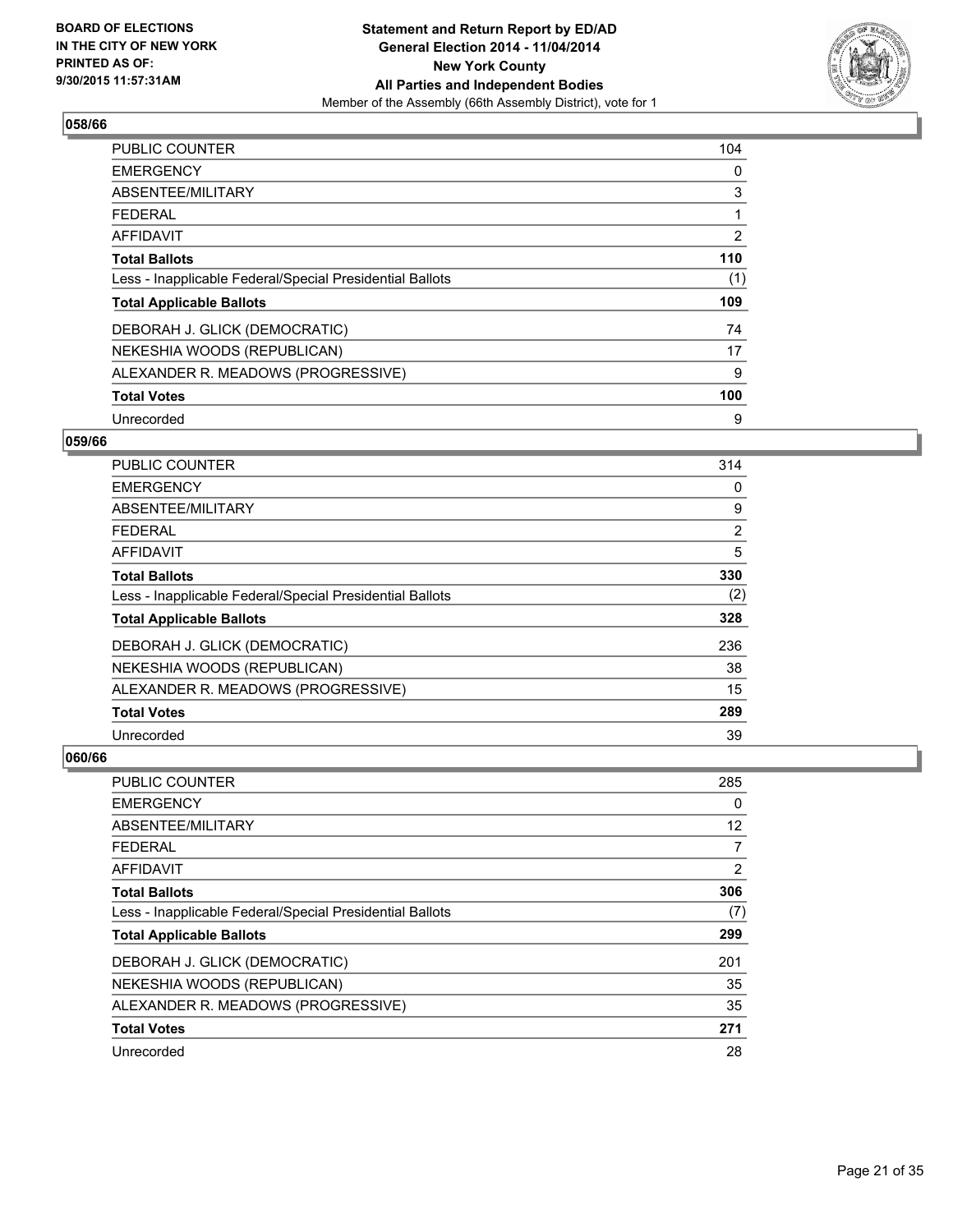

| PUBLIC COUNTER                                           | 320 |
|----------------------------------------------------------|-----|
| <b>EMERGENCY</b>                                         | 0   |
| ABSENTEE/MILITARY                                        | 14  |
| <b>FEDERAL</b>                                           | 6   |
| AFFIDAVIT                                                | 7   |
| <b>Total Ballots</b>                                     | 347 |
| Less - Inapplicable Federal/Special Presidential Ballots | (6) |
| <b>Total Applicable Ballots</b>                          | 341 |
| DEBORAH J. GLICK (DEMOCRATIC)                            | 243 |
| NEKESHIA WOODS (REPUBLICAN)                              | 50  |
| ALEXANDER R. MEADOWS (PROGRESSIVE)                       | 17  |
| <b>Total Votes</b>                                       | 310 |
| Unrecorded                                               | 31  |

#### **062/66**

| <b>PUBLIC COUNTER</b>                                    | 170 |
|----------------------------------------------------------|-----|
| <b>EMERGENCY</b>                                         | 0   |
| ABSENTEE/MILITARY                                        | 6   |
| <b>FEDERAL</b>                                           | 6   |
| AFFIDAVIT                                                | 2   |
| <b>Total Ballots</b>                                     | 184 |
| Less - Inapplicable Federal/Special Presidential Ballots | (6) |
| <b>Total Applicable Ballots</b>                          | 178 |
| DEBORAH J. GLICK (DEMOCRATIC)                            | 124 |
| NEKESHIA WOODS (REPUBLICAN)                              | 22  |
| ALEXANDER R. MEADOWS (PROGRESSIVE)                       | 20  |
| <b>Total Votes</b>                                       | 166 |
| Unrecorded                                               | 12  |

| PUBLIC COUNTER                                           | 235 |
|----------------------------------------------------------|-----|
| <b>EMERGENCY</b>                                         | 0   |
| ABSENTEE/MILITARY                                        | 4   |
| <b>FEDERAL</b>                                           | 5   |
| AFFIDAVIT                                                | 7   |
| <b>Total Ballots</b>                                     | 251 |
| Less - Inapplicable Federal/Special Presidential Ballots | (5) |
| <b>Total Applicable Ballots</b>                          | 246 |
| DEBORAH J. GLICK (DEMOCRATIC)                            | 179 |
| NEKESHIA WOODS (REPUBLICAN)                              | 35  |
| ALEXANDER R. MEADOWS (PROGRESSIVE)                       | 15  |
| <b>Total Votes</b>                                       | 229 |
| Unrecorded                                               | 17  |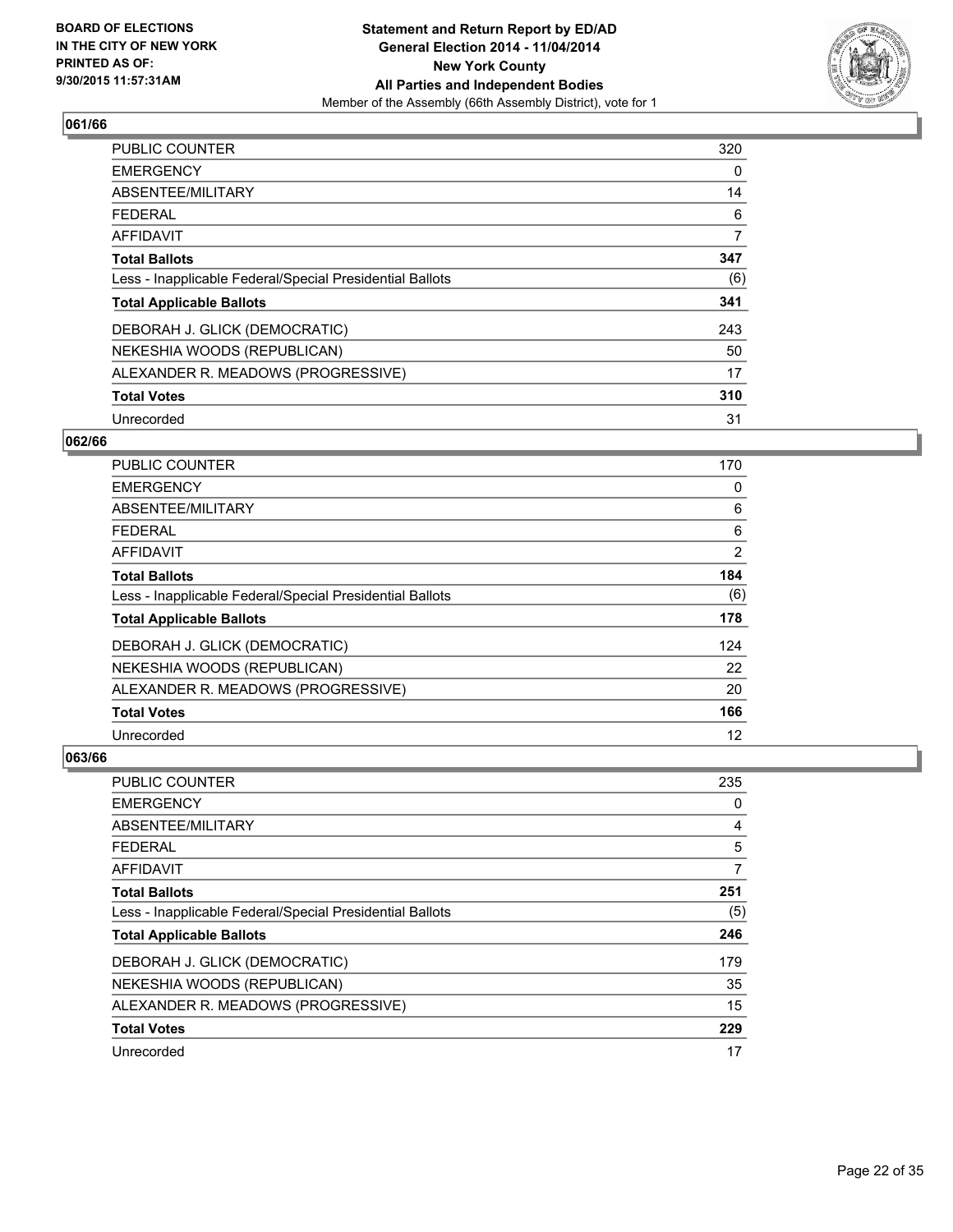

| <b>PUBLIC COUNTER</b>                                    | 156 |
|----------------------------------------------------------|-----|
| <b>EMERGENCY</b>                                         | 0   |
| ABSENTEE/MILITARY                                        | 4   |
| <b>FEDERAL</b>                                           | 4   |
| AFFIDAVIT                                                |     |
| <b>Total Ballots</b>                                     | 165 |
| Less - Inapplicable Federal/Special Presidential Ballots | (4) |
| <b>Total Applicable Ballots</b>                          | 161 |
| DEBORAH J. GLICK (DEMOCRATIC)                            | 110 |
| NEKESHIA WOODS (REPUBLICAN)                              | 15  |
| ALEXANDER R. MEADOWS (PROGRESSIVE)                       | 23  |
| <b>Total Votes</b>                                       | 148 |
| Unrecorded                                               | 13  |

#### **065/66**

| PUBLIC COUNTER                                           | 91  |
|----------------------------------------------------------|-----|
| <b>EMERGENCY</b>                                         | 0   |
| ABSENTEE/MILITARY                                        | 4   |
| <b>FEDERAL</b>                                           | 8   |
| AFFIDAVIT                                                | 0   |
| <b>Total Ballots</b>                                     | 103 |
| Less - Inapplicable Federal/Special Presidential Ballots | (8) |
| <b>Total Applicable Ballots</b>                          | 95  |
| DEBORAH J. GLICK (DEMOCRATIC)                            | 63  |
| NEKESHIA WOODS (REPUBLICAN)                              | 9   |
| ALEXANDER R. MEADOWS (PROGRESSIVE)                       | 12  |
| <b>Total Votes</b>                                       | 84  |
| Unrecorded                                               | 11  |

| <b>PUBLIC COUNTER</b>                                    | 213 |
|----------------------------------------------------------|-----|
| <b>EMERGENCY</b>                                         | 0   |
| ABSENTEE/MILITARY                                        | 16  |
| <b>FEDERAL</b>                                           | 6   |
| AFFIDAVIT                                                | 2   |
| <b>Total Ballots</b>                                     | 237 |
| Less - Inapplicable Federal/Special Presidential Ballots | (6) |
| <b>Total Applicable Ballots</b>                          | 231 |
| DEBORAH J. GLICK (DEMOCRATIC)                            | 176 |
| NEKESHIA WOODS (REPUBLICAN)                              | 28  |
| ALEXANDER R. MEADOWS (PROGRESSIVE)                       | 15  |
| BARBARA NEVINS TAYLOR (WRITE-IN)                         | 1   |
| <b>Total Votes</b>                                       | 220 |
| Unrecorded                                               | 11  |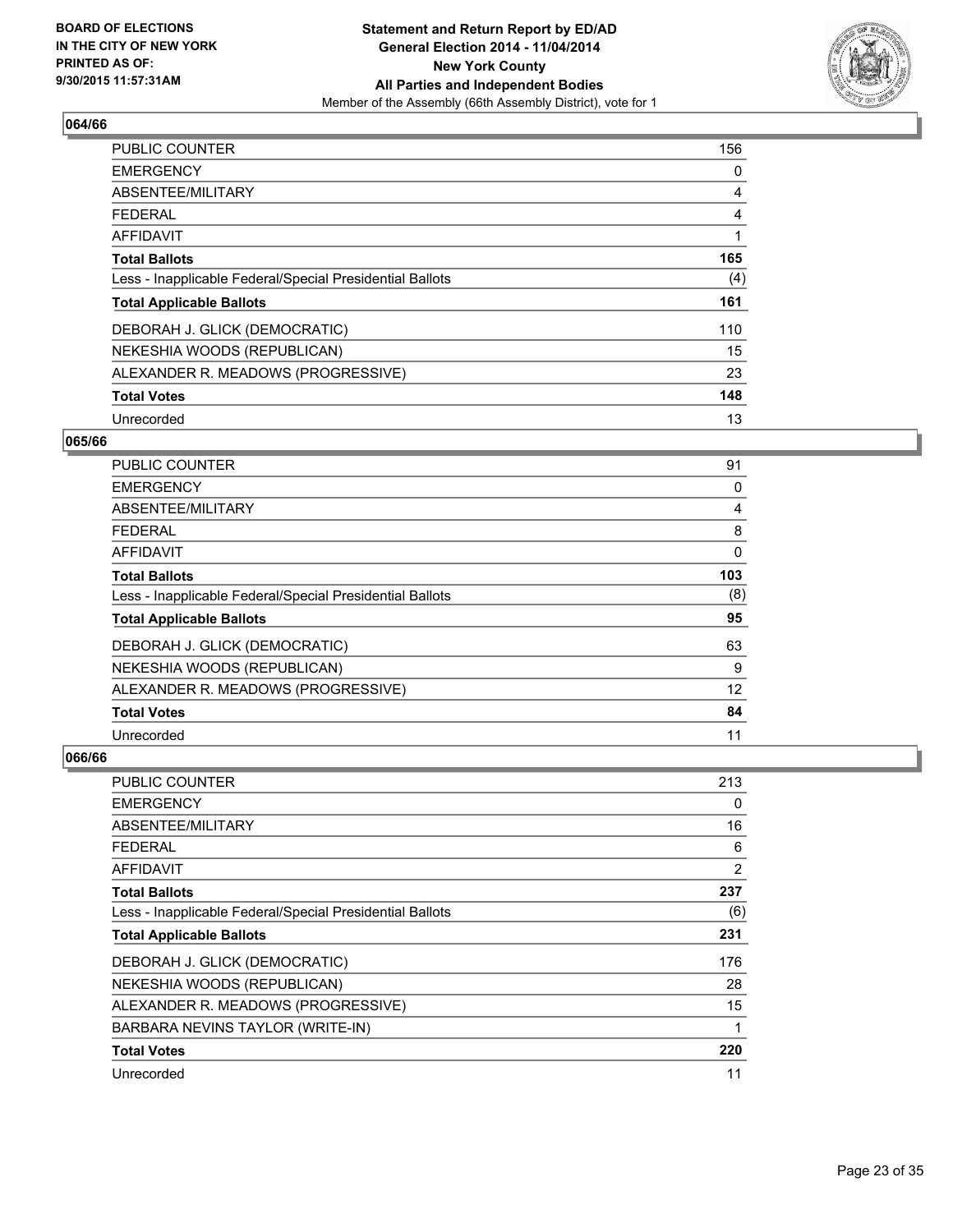

| <b>PUBLIC COUNTER</b>                                    | 271            |
|----------------------------------------------------------|----------------|
| <b>EMERGENCY</b>                                         | 0              |
| ABSENTEE/MILITARY                                        | 7              |
| <b>FEDERAL</b>                                           | $\overline{2}$ |
| AFFIDAVIT                                                | 3              |
| <b>Total Ballots</b>                                     | 283            |
| Less - Inapplicable Federal/Special Presidential Ballots | (2)            |
| <b>Total Applicable Ballots</b>                          | 281            |
| DEBORAH J. GLICK (DEMOCRATIC)                            | 200            |
| NEKESHIA WOODS (REPUBLICAN)                              | 44             |
| ALEXANDER R. MEADOWS (PROGRESSIVE)                       | 22             |
| MIKE BROWN (WRITE-IN)                                    |                |
| <b>Total Votes</b>                                       | 267            |
| Unrecorded                                               | 14             |

## **068/66**

| PUBLIC COUNTER                                           | 205 |
|----------------------------------------------------------|-----|
| <b>EMERGENCY</b>                                         | 0   |
| ABSENTEE/MILITARY                                        | 5   |
| FEDERAL                                                  | 6   |
| AFFIDAVIT                                                | 7   |
| <b>Total Ballots</b>                                     | 223 |
| Less - Inapplicable Federal/Special Presidential Ballots | (6) |
| <b>Total Applicable Ballots</b>                          | 217 |
| DEBORAH J. GLICK (DEMOCRATIC)                            | 159 |
| NEKESHIA WOODS (REPUBLICAN)                              | 25  |
| ALEXANDER R. MEADOWS (PROGRESSIVE)                       | 17  |
| <b>Total Votes</b>                                       | 201 |
| Unrecorded                                               | 16  |

| <b>PUBLIC COUNTER</b>                                    | 289               |
|----------------------------------------------------------|-------------------|
| <b>EMERGENCY</b>                                         | 0                 |
| ABSENTEE/MILITARY                                        | 11                |
| <b>FEDERAL</b>                                           | $12 \overline{ }$ |
| AFFIDAVIT                                                | 4                 |
| <b>Total Ballots</b>                                     | 316               |
| Less - Inapplicable Federal/Special Presidential Ballots | (12)              |
| <b>Total Applicable Ballots</b>                          | 304               |
| DEBORAH J. GLICK (DEMOCRATIC)                            | 232               |
| NEKESHIA WOODS (REPUBLICAN)                              | 32                |
| ALEXANDER R. MEADOWS (PROGRESSIVE)                       | 24                |
| <b>Total Votes</b>                                       | 288               |
| Unrecorded                                               | 16                |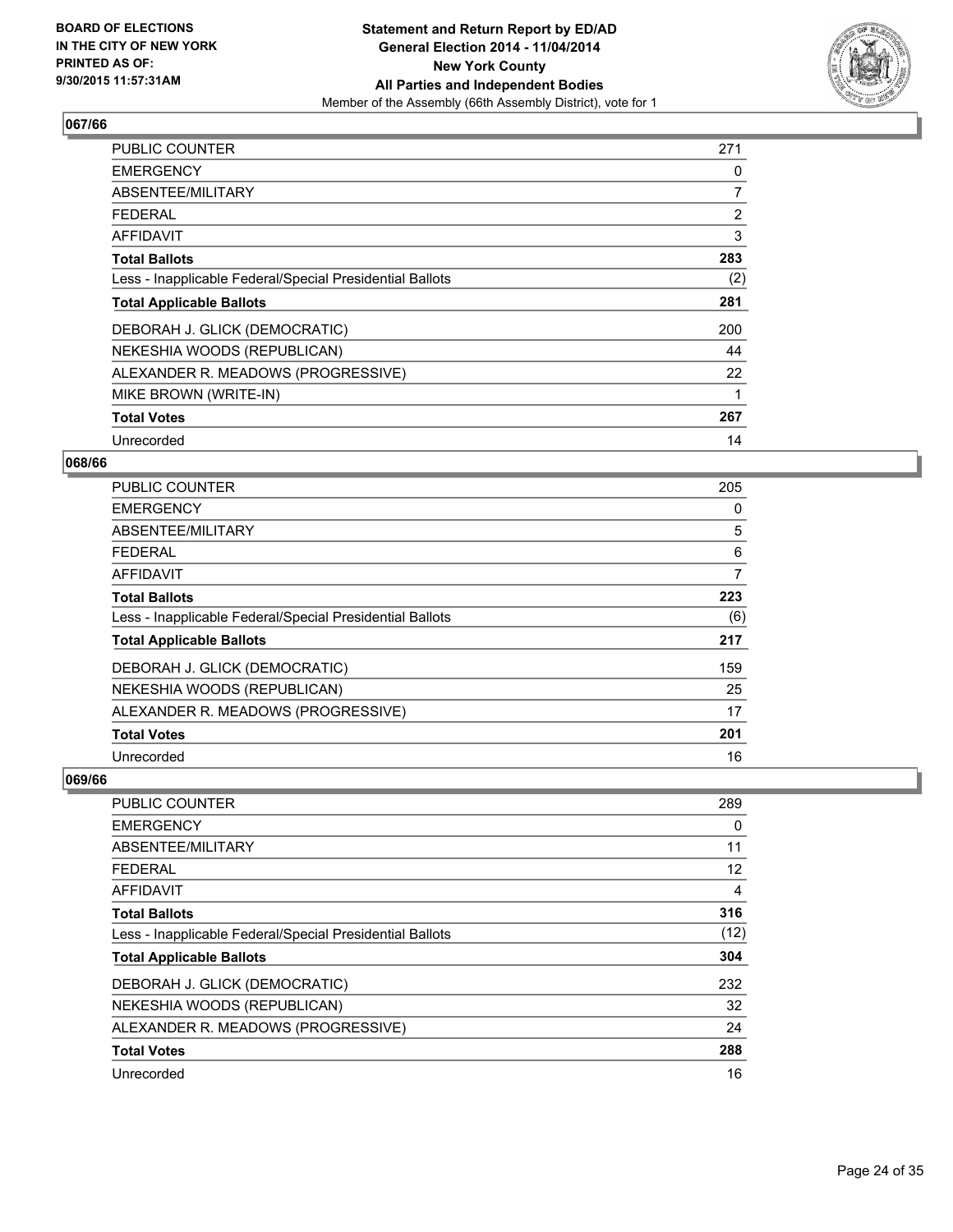

| <b>PUBLIC COUNTER</b>                                    | 51             |
|----------------------------------------------------------|----------------|
| <b>EMERGENCY</b>                                         | 0              |
| ABSENTEE/MILITARY                                        | $\overline{2}$ |
| <b>FEDERAL</b>                                           | 0              |
| AFFIDAVIT                                                |                |
| <b>Total Ballots</b>                                     | 54             |
| Less - Inapplicable Federal/Special Presidential Ballots | 0              |
| <b>Total Applicable Ballots</b>                          | 54             |
| DEBORAH J. GLICK (DEMOCRATIC)                            | 36             |
| NEKESHIA WOODS (REPUBLICAN)                              | 16             |
| ALEXANDER R. MEADOWS (PROGRESSIVE)                       |                |
| <b>Total Votes</b>                                       | 53             |
| Unrecorded                                               | 1              |

## **071/66**

| <b>PUBLIC COUNTER</b>                                    | 133 |
|----------------------------------------------------------|-----|
| <b>EMERGENCY</b>                                         | 0   |
| ABSENTEE/MILITARY                                        | 4   |
| <b>FEDERAL</b>                                           | 5   |
| AFFIDAVIT                                                | 2   |
| <b>Total Ballots</b>                                     | 144 |
| Less - Inapplicable Federal/Special Presidential Ballots | (5) |
| <b>Total Applicable Ballots</b>                          | 139 |
| DEBORAH J. GLICK (DEMOCRATIC)                            | 92  |
| NEKESHIA WOODS (REPUBLICAN)                              | 16  |
| ALEXANDER R. MEADOWS (PROGRESSIVE)                       | 22  |
| <b>Total Votes</b>                                       | 130 |
| Unrecorded                                               | 9   |

| <b>PUBLIC COUNTER</b>                                    | 257 |
|----------------------------------------------------------|-----|
| <b>EMERGENCY</b>                                         | 0   |
| ABSENTEE/MILITARY                                        | 3   |
| FEDERAL                                                  | 8   |
| AFFIDAVIT                                                | 3   |
| <b>Total Ballots</b>                                     | 271 |
| Less - Inapplicable Federal/Special Presidential Ballots | (8) |
| <b>Total Applicable Ballots</b>                          | 263 |
| DEBORAH J. GLICK (DEMOCRATIC)                            | 181 |
| NEKESHIA WOODS (REPUBLICAN)                              | 23  |
| ALEXANDER R. MEADOWS (PROGRESSIVE)                       | 42  |
| UNATTRIBUTABLE WRITE-IN (WRITE-IN)                       | 1   |
| <b>Total Votes</b>                                       | 247 |
| Unrecorded                                               | 16  |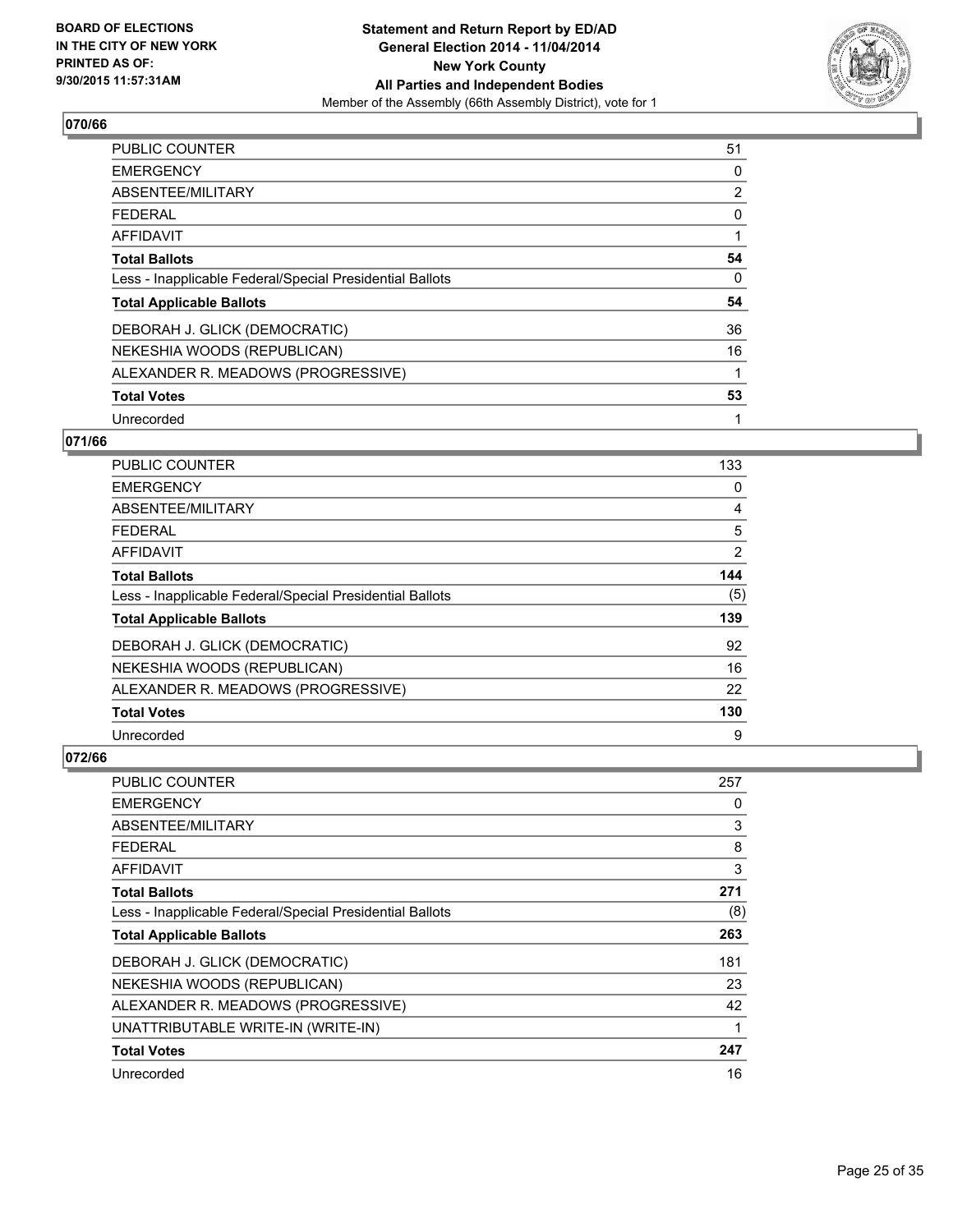

| <b>PUBLIC COUNTER</b>                                    | 283 |
|----------------------------------------------------------|-----|
| <b>EMERGENCY</b>                                         | 0   |
| ABSENTEE/MILITARY                                        | 4   |
| <b>FEDERAL</b>                                           | 5   |
| AFFIDAVIT                                                | 7   |
| <b>Total Ballots</b>                                     | 299 |
| Less - Inapplicable Federal/Special Presidential Ballots | (5) |
| <b>Total Applicable Ballots</b>                          | 294 |
| DEBORAH J. GLICK (DEMOCRATIC)                            | 218 |
| NEKESHIA WOODS (REPUBLICAN)                              | 35  |
| ALEXANDER R. MEADOWS (PROGRESSIVE)                       | 29  |
| <b>Total Votes</b>                                       | 282 |
| Unrecorded                                               | 12  |

## **074/66**

| <b>PUBLIC COUNTER</b>                                    | 256 |
|----------------------------------------------------------|-----|
| <b>EMERGENCY</b>                                         | 0   |
| ABSENTEE/MILITARY                                        | 7   |
| FFDFRAI                                                  | 8   |
| AFFIDAVIT                                                | 7   |
| <b>Total Ballots</b>                                     | 278 |
| Less - Inapplicable Federal/Special Presidential Ballots | (8) |
| <b>Total Applicable Ballots</b>                          | 270 |
| DEBORAH J. GLICK (DEMOCRATIC)                            | 197 |
| NEKESHIA WOODS (REPUBLICAN)                              | 27  |
| ALEXANDER R. MEADOWS (PROGRESSIVE)                       | 30  |
| <b>Total Votes</b>                                       | 254 |
| Unrecorded                                               | 16  |

| PUBLIC COUNTER                                           | 258 |
|----------------------------------------------------------|-----|
| <b>EMERGENCY</b>                                         | 0   |
| ABSENTEE/MILITARY                                        | 3   |
| <b>FEDERAL</b>                                           | 6   |
| AFFIDAVIT                                                | 2   |
| <b>Total Ballots</b>                                     | 269 |
| Less - Inapplicable Federal/Special Presidential Ballots | (6) |
| <b>Total Applicable Ballots</b>                          | 263 |
| DEBORAH J. GLICK (DEMOCRATIC)                            | 188 |
| NEKESHIA WOODS (REPUBLICAN)                              | 31  |
| ALEXANDER R. MEADOWS (PROGRESSIVE)                       | 29  |
| <b>Total Votes</b>                                       | 248 |
| Unrecorded                                               | 15  |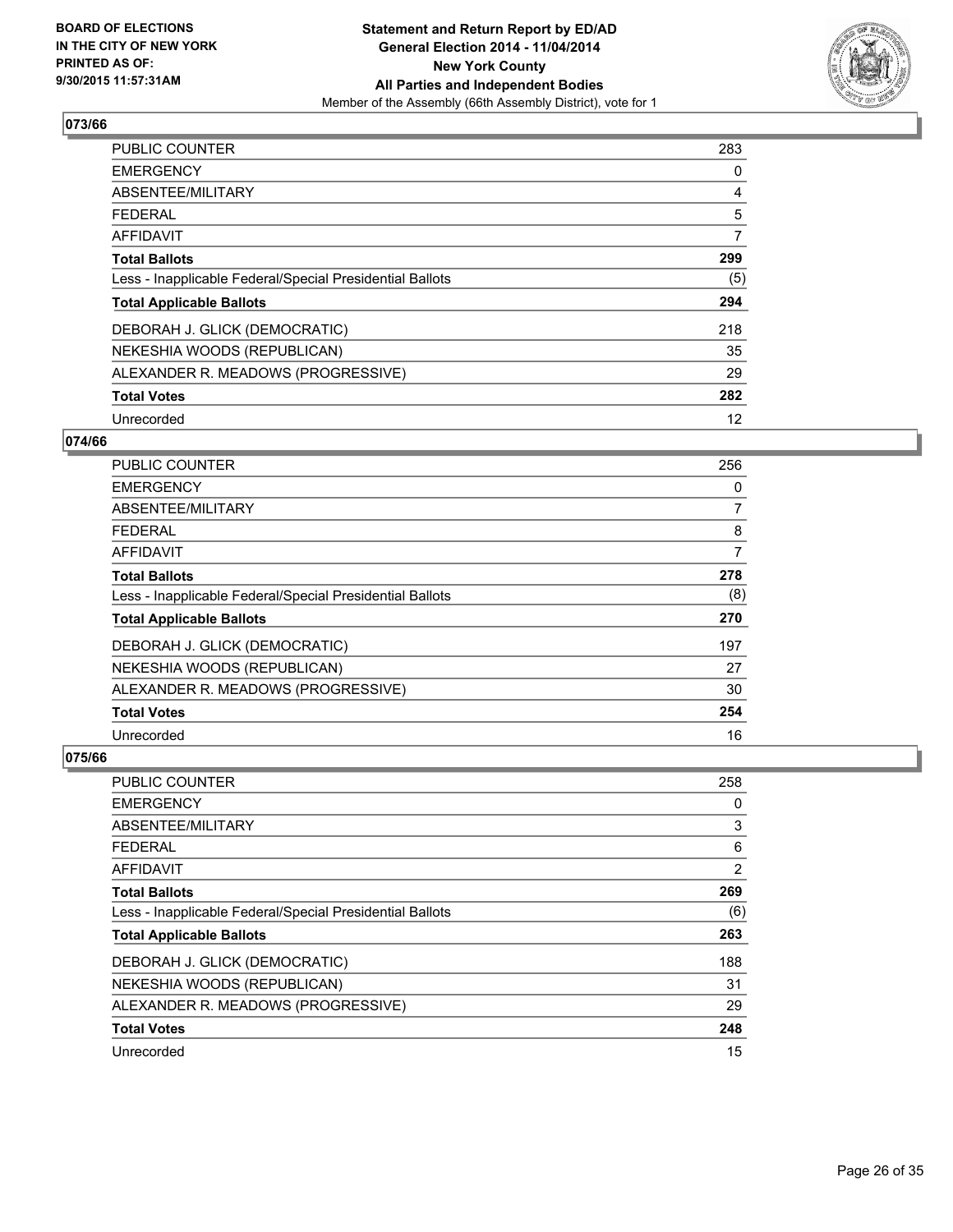

| PUBLIC COUNTER                                           | 296 |
|----------------------------------------------------------|-----|
| <b>EMERGENCY</b>                                         | 0   |
| ABSENTEE/MILITARY                                        | 10  |
| <b>FEDERAL</b>                                           | 9   |
| AFFIDAVIT                                                | 8   |
| <b>Total Ballots</b>                                     | 323 |
| Less - Inapplicable Federal/Special Presidential Ballots | (9) |
| <b>Total Applicable Ballots</b>                          | 314 |
| DEBORAH J. GLICK (DEMOCRATIC)                            | 231 |
| NEKESHIA WOODS (REPUBLICAN)                              | 24  |
| ALEXANDER R. MEADOWS (PROGRESSIVE)                       | 38  |
| <b>Total Votes</b>                                       | 293 |
| Unrecorded                                               | 21  |

## **077/66**

| PUBLIC COUNTER                                           | 307 |
|----------------------------------------------------------|-----|
| <b>EMERGENCY</b>                                         | 0   |
| ABSENTEE/MILITARY                                        | 11  |
| <b>FEDERAL</b>                                           | 7   |
| <b>AFFIDAVIT</b>                                         | 3   |
| <b>Total Ballots</b>                                     | 328 |
| Less - Inapplicable Federal/Special Presidential Ballots | (7) |
| <b>Total Applicable Ballots</b>                          | 321 |
| DEBORAH J. GLICK (DEMOCRATIC)                            | 213 |
| NEKESHIA WOODS (REPUBLICAN)                              | 43  |
| ALEXANDER R. MEADOWS (PROGRESSIVE)                       | 50  |
| BILLY RUBENSTEIN (WRITE-IN)                              |     |
| <b>JIM FOURATT (WRITE-IN)</b>                            | 1   |
| <b>Total Votes</b>                                       | 308 |
| Unrecorded                                               | 13  |

| 323 |
|-----|
| 0   |
| 9   |
| 6   |
| 2   |
| 340 |
| (6) |
| 334 |
| 250 |
| 38  |
| 28  |
| 316 |
| 18  |
|     |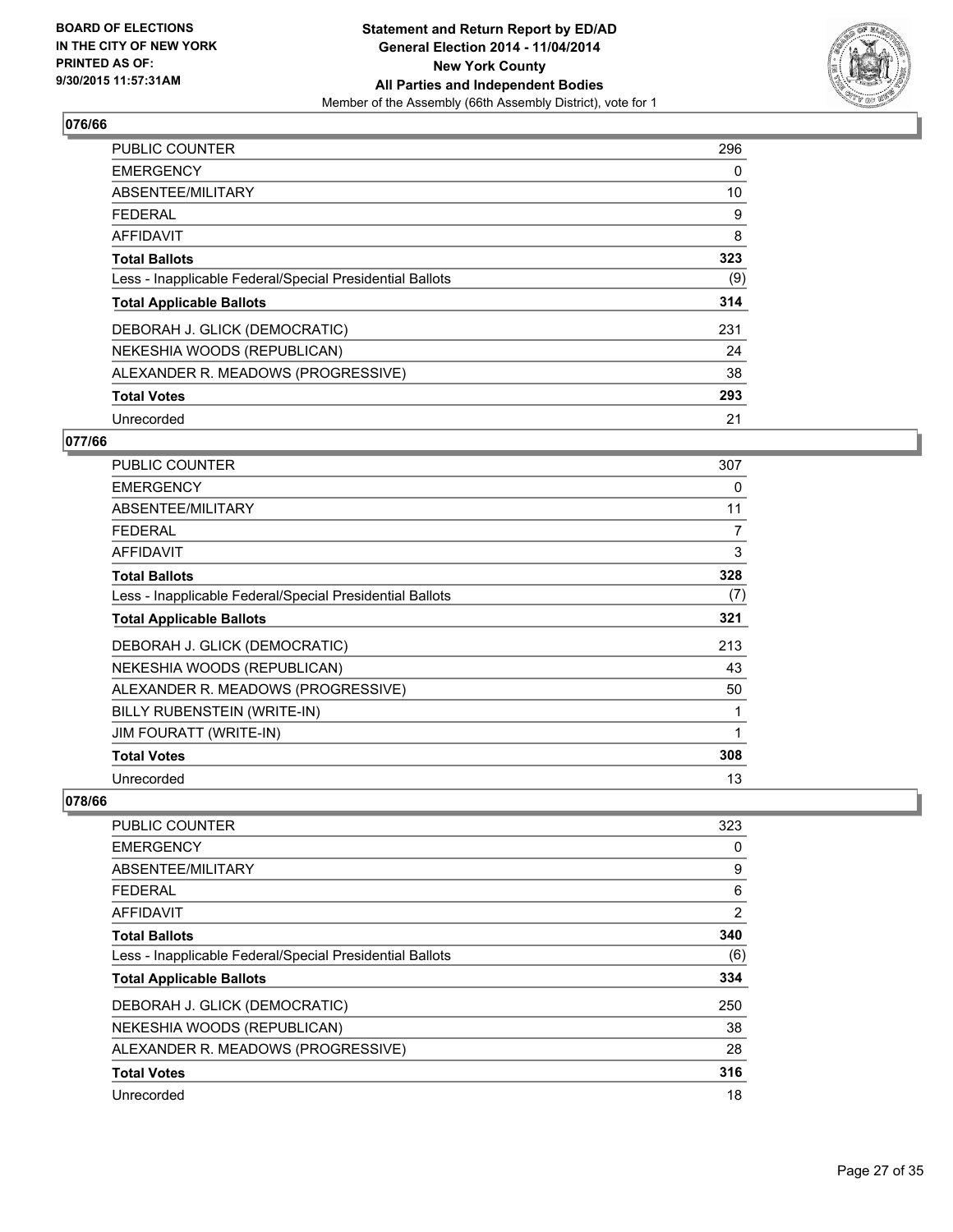

| <b>PUBLIC COUNTER</b>                                    | 391 |
|----------------------------------------------------------|-----|
| <b>EMERGENCY</b>                                         | 0   |
| ABSENTEE/MILITARY                                        | 5   |
| <b>FEDERAL</b>                                           | 6   |
| AFFIDAVIT                                                | 7   |
| <b>Total Ballots</b>                                     | 409 |
| Less - Inapplicable Federal/Special Presidential Ballots | (6) |
| <b>Total Applicable Ballots</b>                          | 403 |
| DEBORAH J. GLICK (DEMOCRATIC)                            | 289 |
| NEKESHIA WOODS (REPUBLICAN)                              | 36  |
| ALEXANDER R. MEADOWS (PROGRESSIVE)                       | 51  |
| <b>Total Votes</b>                                       | 376 |
| Unrecorded                                               | 27  |

#### **080/66**

| <b>PUBLIC COUNTER</b>                                    | 394 |
|----------------------------------------------------------|-----|
| <b>EMERGENCY</b>                                         | 0   |
| ABSENTEE/MILITARY                                        | 8   |
| <b>FEDERAL</b>                                           | 4   |
| AFFIDAVIT                                                | 3   |
| <b>Total Ballots</b>                                     | 409 |
| Less - Inapplicable Federal/Special Presidential Ballots | (4) |
| <b>Total Applicable Ballots</b>                          | 405 |
| DEBORAH J. GLICK (DEMOCRATIC)                            | 308 |
| NEKESHIA WOODS (REPUBLICAN)                              | 28  |
| ALEXANDER R. MEADOWS (PROGRESSIVE)                       | 41  |
| SHANE SHEEHY (WRITE-IN)                                  | 1   |
| <b>Total Votes</b>                                       | 378 |
| Unrecorded                                               | 27  |

| <b>PUBLIC COUNTER</b>                                    | 323  |
|----------------------------------------------------------|------|
| <b>EMERGENCY</b>                                         | 0    |
| ABSENTEE/MILITARY                                        | 14   |
| <b>FEDERAL</b>                                           | 11   |
| AFFIDAVIT                                                | 2    |
| <b>Total Ballots</b>                                     | 350  |
| Less - Inapplicable Federal/Special Presidential Ballots | (11) |
| <b>Total Applicable Ballots</b>                          | 339  |
| DEBORAH J. GLICK (DEMOCRATIC)                            | 224  |
| NEKESHIA WOODS (REPUBLICAN)                              | 32   |
| ALEXANDER R. MEADOWS (PROGRESSIVE)                       | 61   |
| <b>Total Votes</b>                                       | 317  |
| Unrecorded                                               | 22   |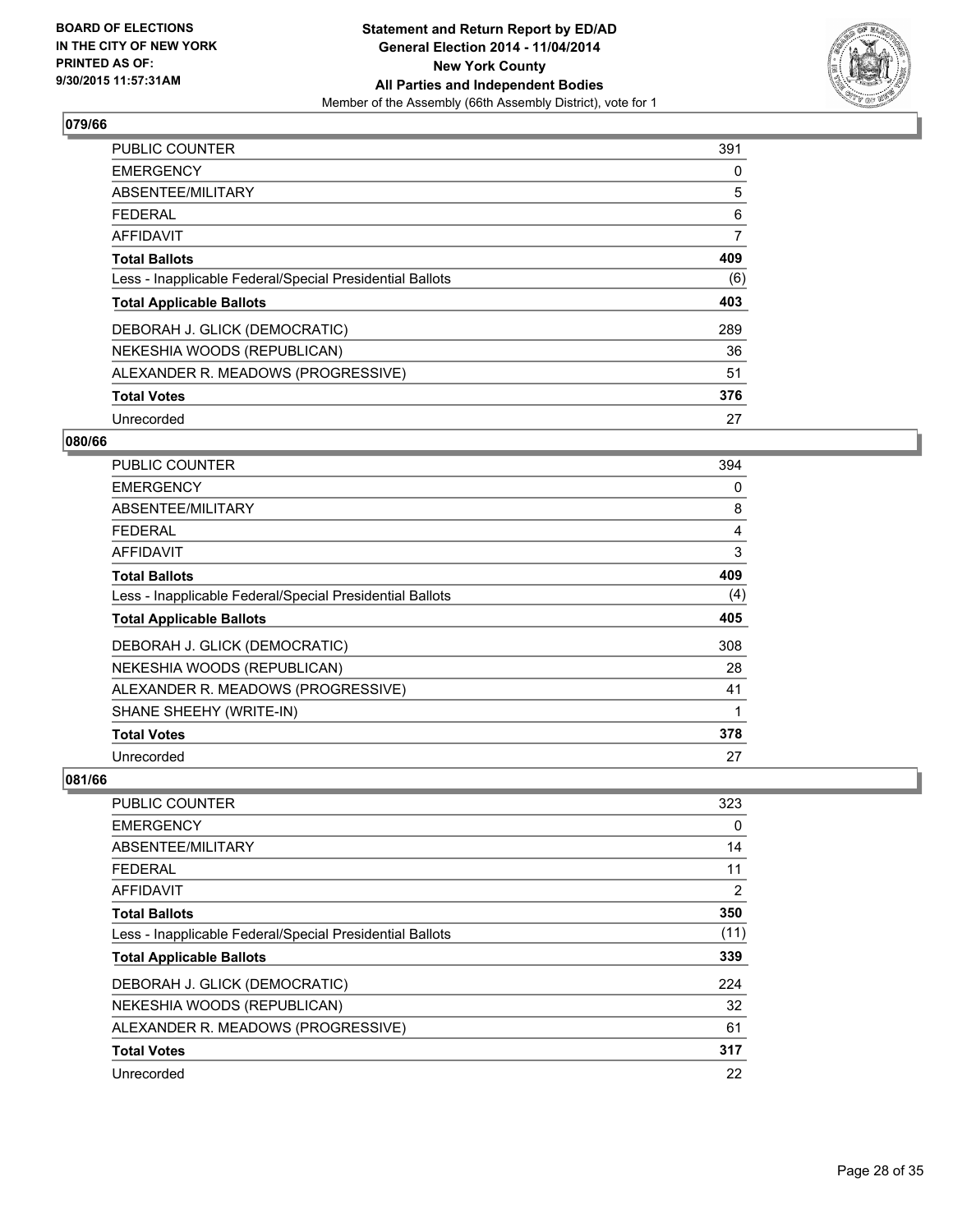

| PUBLIC COUNTER                                           | 206 |
|----------------------------------------------------------|-----|
| <b>EMERGENCY</b>                                         | 0   |
| ABSENTEE/MILITARY                                        | 6   |
| FEDERAL                                                  | 5   |
| AFFIDAVIT                                                | 9   |
| <b>Total Ballots</b>                                     | 226 |
| Less - Inapplicable Federal/Special Presidential Ballots | (5) |
| <b>Total Applicable Ballots</b>                          | 221 |
| DEBORAH J. GLICK (DEMOCRATIC)                            | 164 |
| NEKESHIA WOODS (REPUBLICAN)                              | 25  |
| ALEXANDER R. MEADOWS (PROGRESSIVE)                       | 25  |
| <b>Total Votes</b>                                       | 214 |
| Unrecorded                                               | 7   |

#### **083/66**

| <b>PUBLIC COUNTER</b>                                    | 233 |
|----------------------------------------------------------|-----|
| <b>EMERGENCY</b>                                         | 0   |
| ABSENTEE/MILITARY                                        | 1   |
| <b>FEDERAL</b>                                           | 4   |
| <b>AFFIDAVIT</b>                                         | 4   |
| <b>Total Ballots</b>                                     | 242 |
| Less - Inapplicable Federal/Special Presidential Ballots | (4) |
| <b>Total Applicable Ballots</b>                          | 238 |
| DEBORAH J. GLICK (DEMOCRATIC)                            | 170 |
| NEKESHIA WOODS (REPUBLICAN)                              | 23  |
| ALEXANDER R. MEADOWS (PROGRESSIVE)                       | 25  |
| UNATTRIBUTABLE WRITE-IN (WRITE-IN)                       | 1   |
| <b>Total Votes</b>                                       | 219 |
| Unrecorded                                               | 19  |

| <b>PUBLIC COUNTER</b>                                    | 397 |
|----------------------------------------------------------|-----|
| <b>EMERGENCY</b>                                         | 0   |
| ABSENTEE/MILITARY                                        | 13  |
| FFDFRAI                                                  | 9   |
| AFFIDAVIT                                                | 2   |
| <b>Total Ballots</b>                                     | 421 |
| Less - Inapplicable Federal/Special Presidential Ballots | (9) |
| <b>Total Applicable Ballots</b>                          | 412 |
| DEBORAH J. GLICK (DEMOCRATIC)                            | 317 |
| NEKESHIA WOODS (REPUBLICAN)                              | 31  |
| ALEXANDER R. MEADOWS (PROGRESSIVE)                       | 42  |
| <b>Total Votes</b>                                       | 390 |
| Unrecorded                                               | 22  |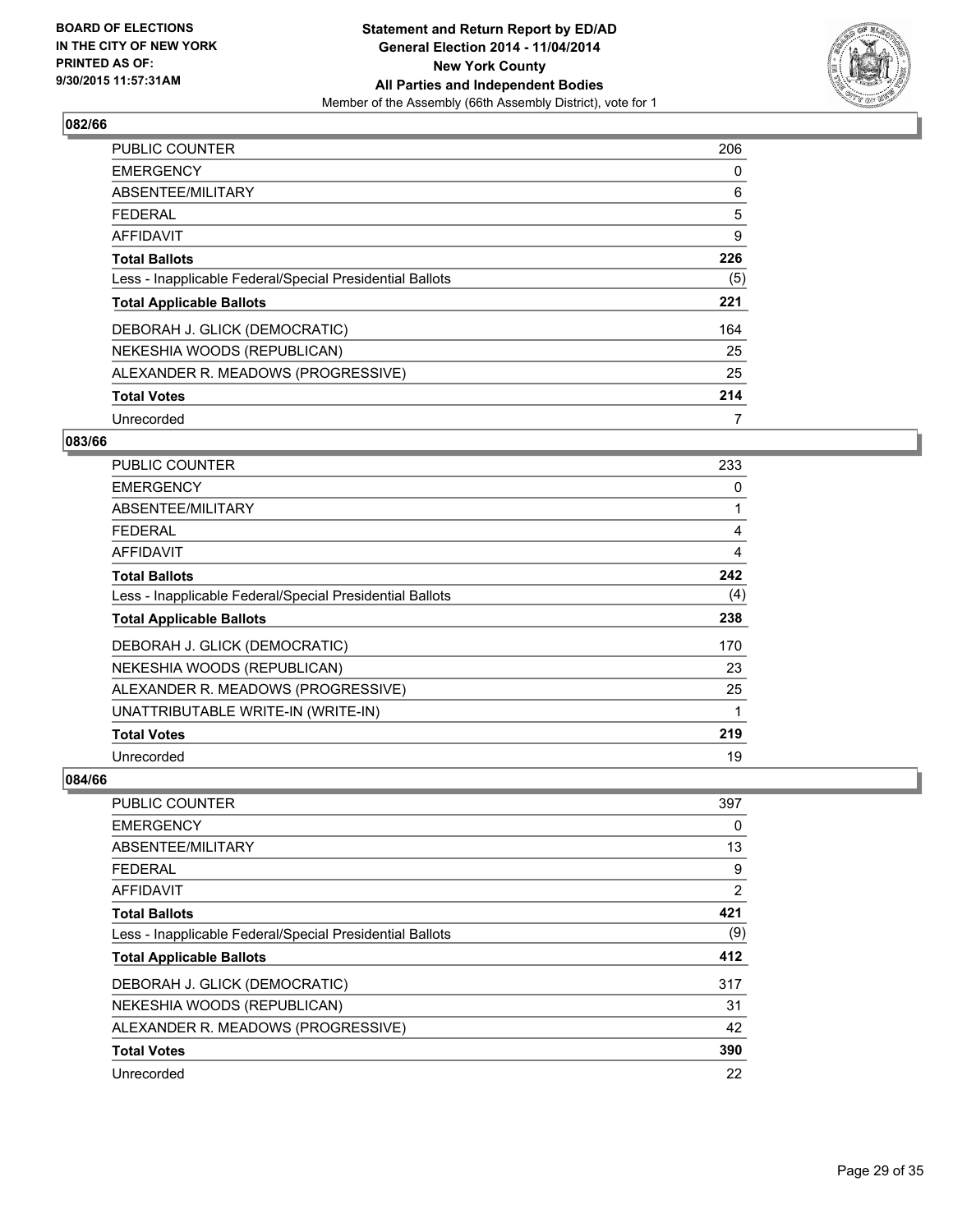

| <b>PUBLIC COUNTER</b>                                    | 334            |
|----------------------------------------------------------|----------------|
| <b>EMERGENCY</b>                                         | 0              |
| ABSENTEE/MILITARY                                        | $\overline{7}$ |
| <b>FEDERAL</b>                                           | 7              |
| AFFIDAVIT                                                | 3              |
| <b>Total Ballots</b>                                     | 351            |
| Less - Inapplicable Federal/Special Presidential Ballots | (7)            |
| <b>Total Applicable Ballots</b>                          | 344            |
| DEBORAH J. GLICK (DEMOCRATIC)                            | 246            |
| NEKESHIA WOODS (REPUBLICAN)                              | 37             |
| ALEXANDER R. MEADOWS (PROGRESSIVE)                       | 48             |
| <b>Total Votes</b>                                       | 331            |
| Unrecorded                                               | 13             |

#### **086/66**

| <b>PUBLIC COUNTER</b>                                    | 297  |
|----------------------------------------------------------|------|
| <b>EMERGENCY</b>                                         | 0    |
| ABSENTEE/MILITARY                                        | 11   |
| <b>FEDERAL</b>                                           | 14   |
| AFFIDAVIT                                                | 6    |
| <b>Total Ballots</b>                                     | 328  |
| Less - Inapplicable Federal/Special Presidential Ballots | (14) |
| <b>Total Applicable Ballots</b>                          | 314  |
| DEBORAH J. GLICK (DEMOCRATIC)                            | 191  |
| NEKESHIA WOODS (REPUBLICAN)                              | 42   |
| ALEXANDER R. MEADOWS (PROGRESSIVE)                       | 50   |
| <b>Total Votes</b>                                       | 283  |
| Unrecorded                                               | 31   |

| PUBLIC COUNTER                                           | 308  |
|----------------------------------------------------------|------|
| <b>EMERGENCY</b>                                         | 0    |
| ABSENTEE/MILITARY                                        | 20   |
| FEDERAL                                                  | 10   |
| AFFIDAVIT                                                | 1    |
| <b>Total Ballots</b>                                     | 339  |
| Less - Inapplicable Federal/Special Presidential Ballots | (10) |
| <b>Total Applicable Ballots</b>                          | 329  |
| DEBORAH J. GLICK (DEMOCRATIC)                            | 259  |
| NEKESHIA WOODS (REPUBLICAN)                              | 21   |
| ALEXANDER R. MEADOWS (PROGRESSIVE)                       | 28   |
| <b>Total Votes</b>                                       | 308  |
| Unrecorded                                               | 21   |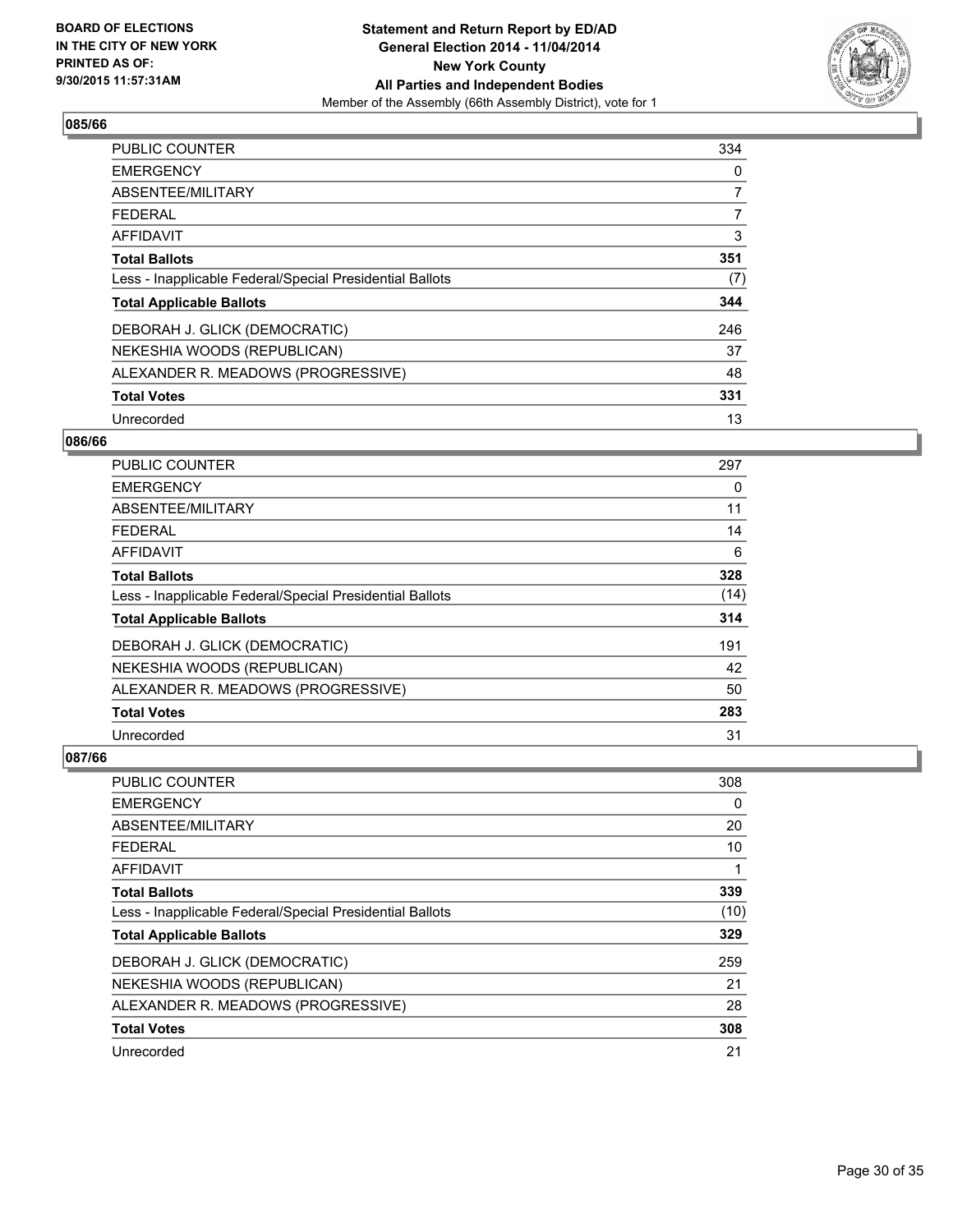

| <b>PUBLIC COUNTER</b>                                    | 221 |
|----------------------------------------------------------|-----|
| <b>EMERGENCY</b>                                         | 0   |
| ABSENTEE/MILITARY                                        | 8   |
| <b>FEDERAL</b>                                           | 7   |
| AFFIDAVIT                                                | 0   |
| <b>Total Ballots</b>                                     | 236 |
| Less - Inapplicable Federal/Special Presidential Ballots | (7) |
| <b>Total Applicable Ballots</b>                          | 229 |
| DEBORAH J. GLICK (DEMOCRATIC)                            | 177 |
| NEKESHIA WOODS (REPUBLICAN)                              | 32  |
| ALEXANDER R. MEADOWS (PROGRESSIVE)                       | 13  |
| <b>Total Votes</b>                                       | 222 |
| Unrecorded                                               | 7   |

#### **089/66**

| PUBLIC COUNTER                                           | 235            |
|----------------------------------------------------------|----------------|
| <b>EMERGENCY</b>                                         | 0              |
| ABSENTEE/MILITARY                                        | 4              |
| FEDERAL                                                  | $\overline{2}$ |
| AFFIDAVIT                                                | 4              |
| <b>Total Ballots</b>                                     | 245            |
| Less - Inapplicable Federal/Special Presidential Ballots | (2)            |
| <b>Total Applicable Ballots</b>                          | 243            |
| DEBORAH J. GLICK (DEMOCRATIC)                            | 188            |
| NEKESHIA WOODS (REPUBLICAN)                              | 20             |
| ALEXANDER R. MEADOWS (PROGRESSIVE)                       | 21             |
| YETTA KIRKLAND (WRITE-IN)                                | 1              |
| <b>Total Votes</b>                                       | 230            |
| Unrecorded                                               | 13             |

| <b>PUBLIC COUNTER</b>                                    | 132 |
|----------------------------------------------------------|-----|
| <b>EMERGENCY</b>                                         | 0   |
| ABSENTEE/MILITARY                                        | 4   |
| <b>FEDERAL</b>                                           | 1   |
| AFFIDAVIT                                                | 1   |
| <b>Total Ballots</b>                                     | 138 |
| Less - Inapplicable Federal/Special Presidential Ballots | (1) |
| <b>Total Applicable Ballots</b>                          | 137 |
| DEBORAH J. GLICK (DEMOCRATIC)                            | 98  |
| NEKESHIA WOODS (REPUBLICAN)                              | 20  |
| ALEXANDER R. MEADOWS (PROGRESSIVE)                       | 8   |
| <b>Total Votes</b>                                       | 126 |
| Unrecorded                                               | 11  |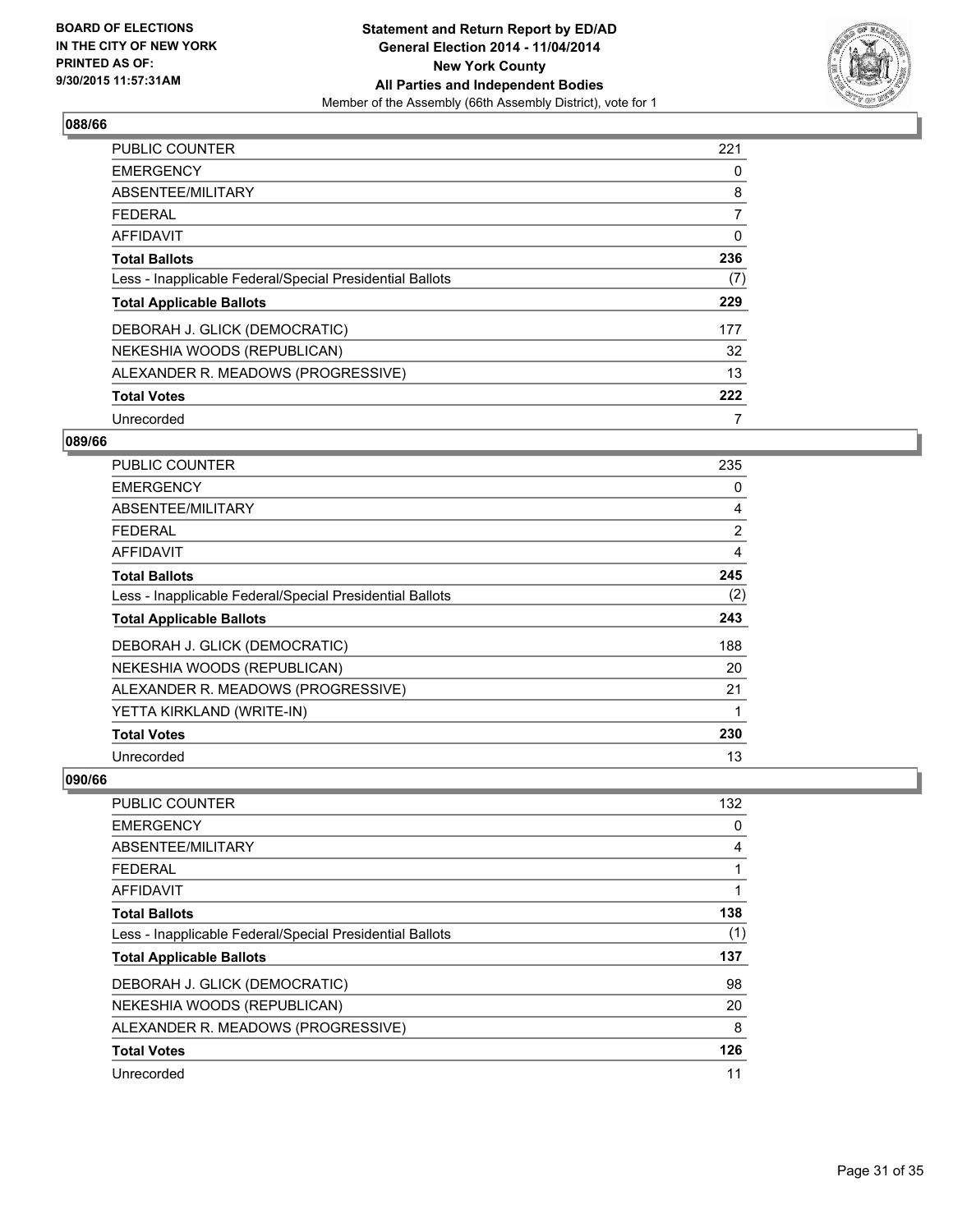

| PUBLIC COUNTER                                           | 147 |
|----------------------------------------------------------|-----|
| <b>EMERGENCY</b>                                         | 0   |
| ABSENTEE/MILITARY                                        | 5   |
| <b>FEDERAL</b>                                           | 5   |
| AFFIDAVIT                                                |     |
| <b>Total Ballots</b>                                     | 158 |
| Less - Inapplicable Federal/Special Presidential Ballots | (5) |
| <b>Total Applicable Ballots</b>                          | 153 |
| DEBORAH J. GLICK (DEMOCRATIC)                            | 100 |
| NEKESHIA WOODS (REPUBLICAN)                              | 24  |
| ALEXANDER R. MEADOWS (PROGRESSIVE)                       | 18  |
| <b>Total Votes</b>                                       | 142 |
| Unrecorded                                               | 11  |

#### **092/66**

| PUBLIC COUNTER                                           | 87 |
|----------------------------------------------------------|----|
| <b>EMERGENCY</b>                                         | 0  |
| ABSENTEE/MILITARY                                        | 2  |
| <b>FEDERAL</b>                                           | 0  |
| AFFIDAVIT                                                | 3  |
| <b>Total Ballots</b>                                     | 92 |
| Less - Inapplicable Federal/Special Presidential Ballots | 0  |
| <b>Total Applicable Ballots</b>                          | 92 |
| DEBORAH J. GLICK (DEMOCRATIC)                            | 44 |
| NEKESHIA WOODS (REPUBLICAN)                              | 40 |
| ALEXANDER R. MEADOWS (PROGRESSIVE)                       | 3  |
| <b>Total Votes</b>                                       | 87 |
| Unrecorded                                               | 5  |

| <b>PUBLIC COUNTER</b>                                    | 178 |
|----------------------------------------------------------|-----|
| <b>EMERGENCY</b>                                         | 0   |
| ABSENTEE/MILITARY                                        | 4   |
| <b>FEDERAL</b>                                           | 2   |
| AFFIDAVIT                                                | 3   |
| <b>Total Ballots</b>                                     | 187 |
| Less - Inapplicable Federal/Special Presidential Ballots | (2) |
| <b>Total Applicable Ballots</b>                          | 185 |
| DEBORAH J. GLICK (DEMOCRATIC)                            | 135 |
| NEKESHIA WOODS (REPUBLICAN)                              | 38  |
| ALEXANDER R. MEADOWS (PROGRESSIVE)                       | 7   |
| UNATTRIBUTABLE WRITE-IN (WRITE-IN)                       | 1   |
| <b>Total Votes</b>                                       | 181 |
| Unrecorded                                               | 4   |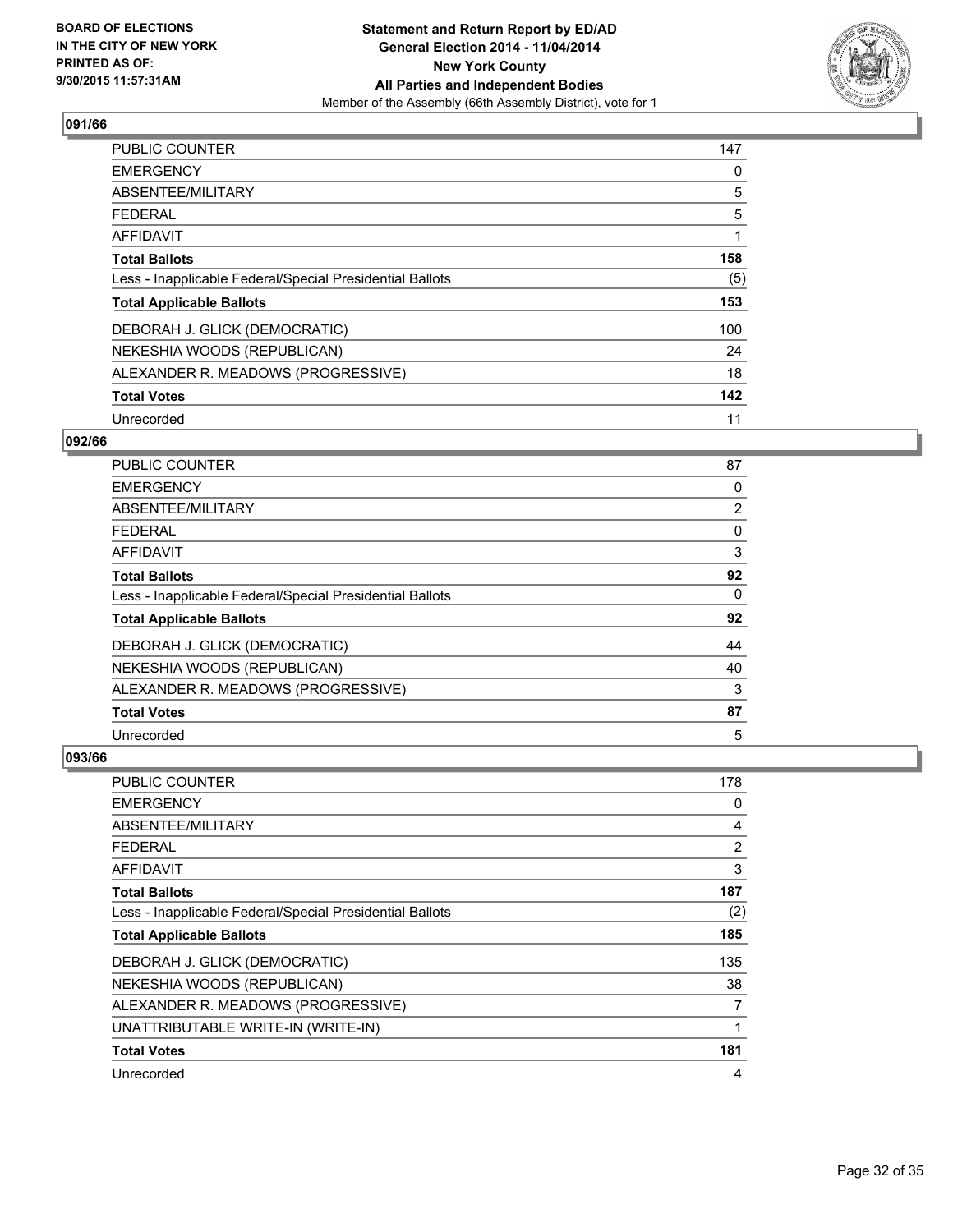

| <b>PUBLIC COUNTER</b>                                    | 67             |
|----------------------------------------------------------|----------------|
| <b>EMERGENCY</b>                                         | 0              |
| ABSENTEE/MILITARY                                        | $\overline{2}$ |
| <b>FEDERAL</b>                                           | 0              |
| AFFIDAVIT                                                |                |
| <b>Total Ballots</b>                                     | 70             |
| Less - Inapplicable Federal/Special Presidential Ballots | 0              |
| <b>Total Applicable Ballots</b>                          | 70             |
| DEBORAH J. GLICK (DEMOCRATIC)                            | 50             |
| NEKESHIA WOODS (REPUBLICAN)                              | 15             |
| ALEXANDER R. MEADOWS (PROGRESSIVE)                       | $\Omega$       |
| <b>Total Votes</b>                                       | 65             |
| Unrecorded                                               | 5              |

#### **095/66**

| <b>PUBLIC COUNTER</b>                                    | 149  |
|----------------------------------------------------------|------|
| <b>EMERGENCY</b>                                         | 0    |
| ABSENTEE/MILITARY                                        | 0    |
| FEDERAL                                                  | 11   |
| AFFIDAVIT                                                | 3    |
| <b>Total Ballots</b>                                     | 163  |
| Less - Inapplicable Federal/Special Presidential Ballots | (11) |
| <b>Total Applicable Ballots</b>                          | 152  |
| DEBORAH J. GLICK (DEMOCRATIC)                            | 119  |
| NEKESHIA WOODS (REPUBLICAN)                              | 20   |
| ALEXANDER R. MEADOWS (PROGRESSIVE)                       | 4    |
| DAVID GOLDMAN (WRITE-IN)                                 | 1    |
| <b>Total Votes</b>                                       | 144  |
| Unrecorded                                               | 8    |

| PUBLIC COUNTER                                           | 0 |
|----------------------------------------------------------|---|
| <b>EMERGENCY</b>                                         | 0 |
| ABSENTEE/MILITARY                                        | 0 |
| <b>FEDERAL</b>                                           | 0 |
| <b>AFFIDAVIT</b>                                         | 0 |
| <b>Total Ballots</b>                                     | 0 |
| Less - Inapplicable Federal/Special Presidential Ballots | 0 |
| <b>Total Applicable Ballots</b>                          | 0 |
| DEBORAH J. GLICK (DEMOCRATIC)                            | 0 |
| NEKESHIA WOODS (REPUBLICAN)                              | 0 |
| ALEXANDER R. MEADOWS (PROGRESSIVE)                       | 0 |
| <b>Total Votes</b>                                       | 0 |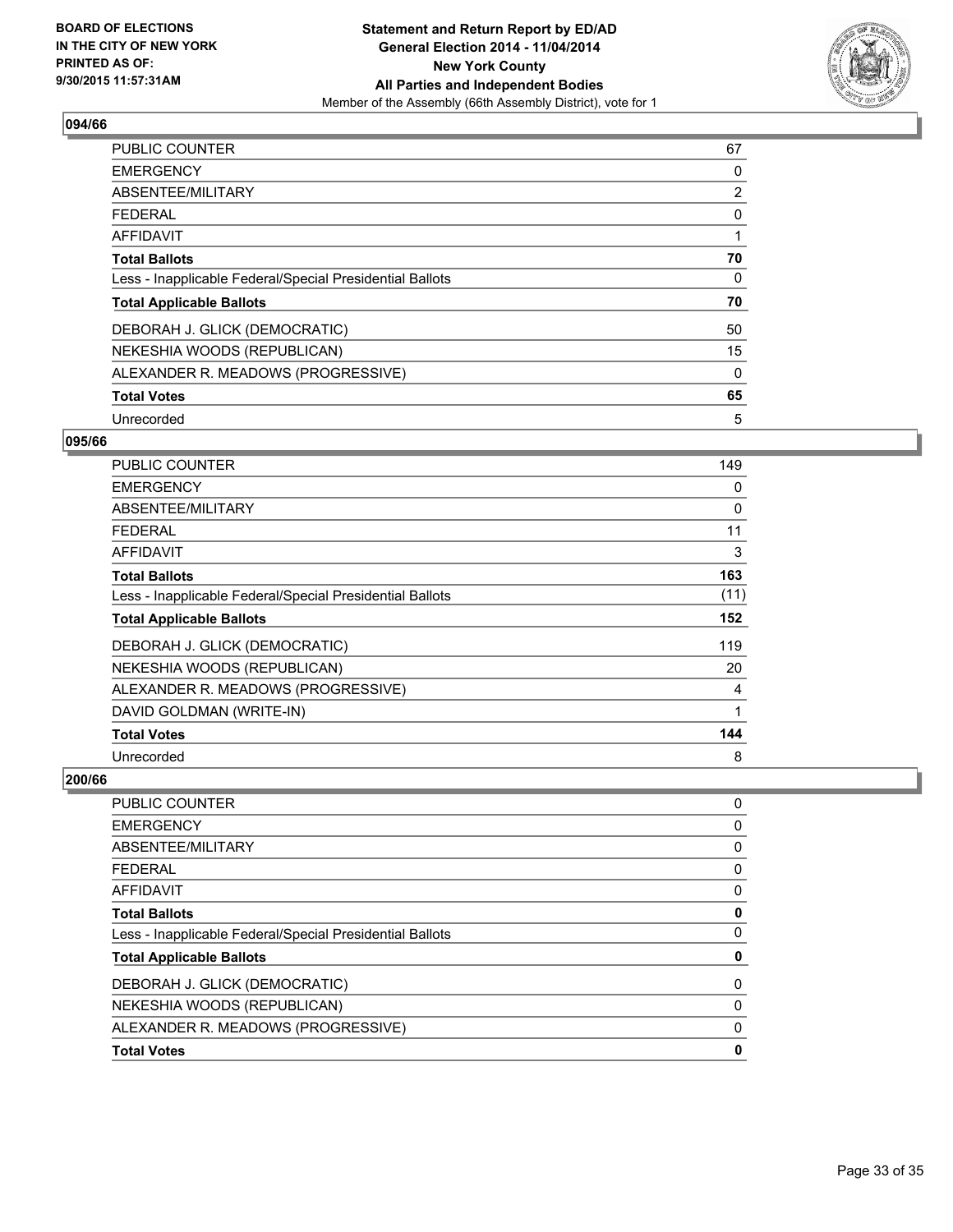

| <b>Total Votes</b>                                       | 0 |
|----------------------------------------------------------|---|
| ALEXANDER R. MEADOWS (PROGRESSIVE)                       | 0 |
| NEKESHIA WOODS (REPUBLICAN)                              | 0 |
| DEBORAH J. GLICK (DEMOCRATIC)                            | 0 |
| <b>Total Applicable Ballots</b>                          | 0 |
| Less - Inapplicable Federal/Special Presidential Ballots | 0 |
| <b>Total Ballots</b>                                     | 0 |
| <b>AFFIDAVIT</b>                                         | 0 |
| <b>FEDERAL</b>                                           | 0 |
| ABSENTEE/MILITARY                                        | 0 |
| <b>EMERGENCY</b>                                         | 0 |
| <b>PUBLIC COUNTER</b>                                    | 0 |

| PUBLIC COUNTER                                           | 0 |
|----------------------------------------------------------|---|
| <b>EMERGENCY</b>                                         | 0 |
| ABSENTEE/MILITARY                                        | 0 |
| <b>FEDERAL</b>                                           | 0 |
| AFFIDAVIT                                                | 0 |
| <b>Total Ballots</b>                                     | 0 |
| Less - Inapplicable Federal/Special Presidential Ballots | 0 |
| <b>Total Applicable Ballots</b>                          | 0 |
| DEBORAH J. GLICK (DEMOCRATIC)                            | 0 |
| NEKESHIA WOODS (REPUBLICAN)                              | 0 |
| ALEXANDER R. MEADOWS (PROGRESSIVE)                       | 0 |
| <b>Total Votes</b>                                       | 0 |